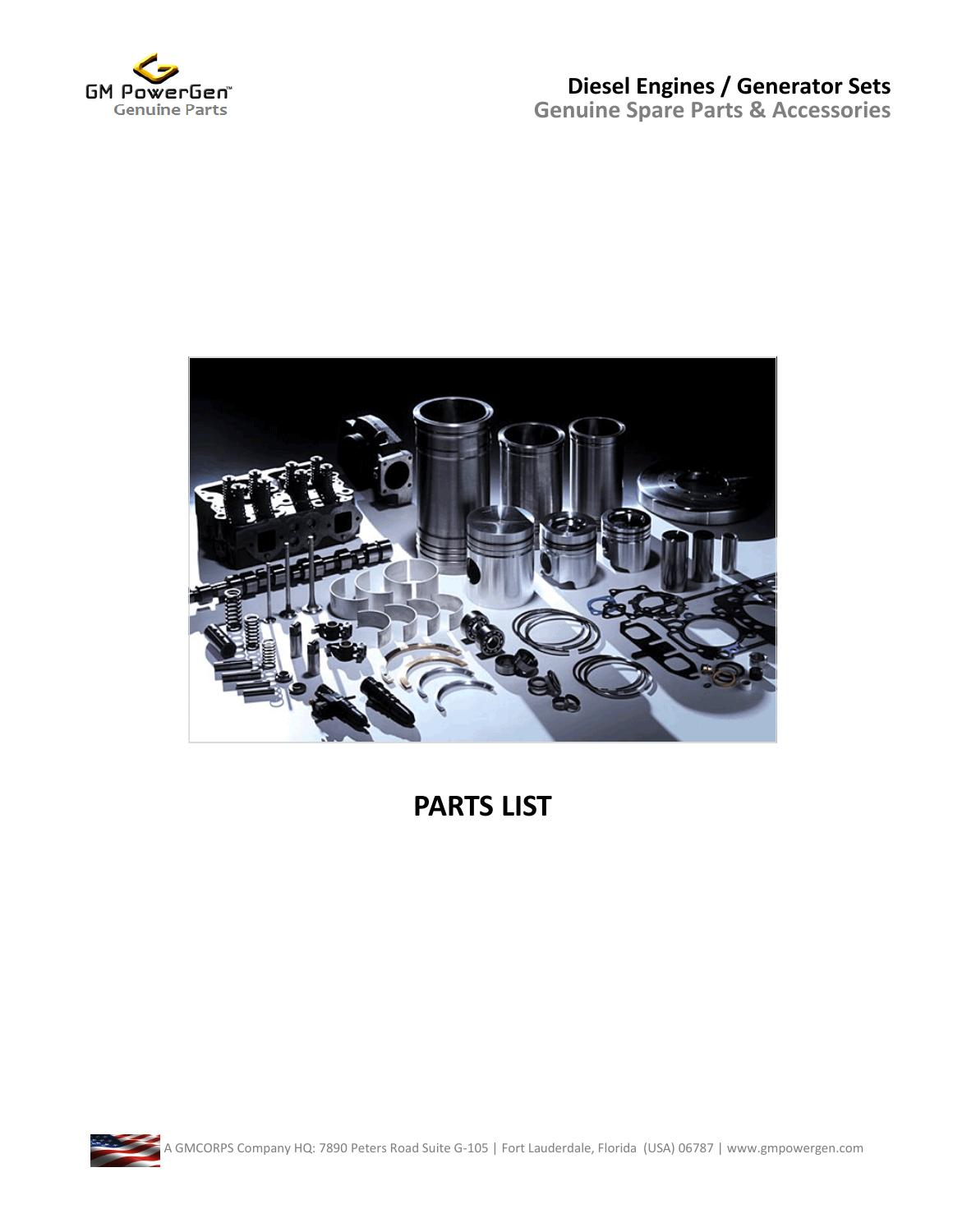

| Genset model: GPX0607A                             | <b>GMPG Part Number</b> |
|----------------------------------------------------|-------------------------|
| Rating: 6 kVa (1500 RPM) / 7 kVa (1800 RPM) Genset |                         |
| Actuator                                           | GACT006EV80             |
| Air filter element                                 | GAFE006EV80             |
| Alternator                                         | GALT006EV80             |
| <b>Belts</b>                                       | GBEL006EV80             |
| Camshaft Bush                                      | GCSB006EV80             |
| Complete Gasket Set                                | GCGS006EV80             |
| <b>Connecting Rod</b>                              | <b>GCNR006EV80</b>      |
| <b>Connecting Rod Bearing</b>                      | GCRB006EV80             |
| Cooling Fan                                        | GCOF006EV80             |
| Core Cooler (Oil Cooler)                           | GCCO006EV80             |
| <b>Cylinder Head Gasket</b>                        | <b>GCHG006EV80</b>      |
| <b>Exhaust Valve</b>                               | GEXV006EV80             |
| Feed pump                                          | GFEP006EV80             |
| <b>Flywheel Gear Ring</b>                          | <b>GFGR 006EV80</b>     |
| <b>Front Crank Seal</b>                            | GFCS006EV80             |
| <b>Rear Crank Seal</b>                             | GRCS006EV80             |
| <b>Fuel Filter</b>                                 | GFLF006EV80             |
| Fuel Pump                                          | GFLP006EV80             |
| <b>Governor Control Module</b>                     | GGCM006EV80             |
| <b>Guide Valve Stem</b>                            | GGVS006EV80             |
| Injector                                           | GINJ006EV80             |
| <b>Intake Valve</b>                                | GITV006EV80             |
| Liner                                              | GLNR006EV80             |
| <b>Main Bearing</b>                                | GMNB006EV80             |
| <b>Motor Starter</b>                               | GMTS006EV80             |
| Oil Filter                                         | GOFL006EV80             |
| Oil Pressure Switch (sensor)                       | GOPS006EV80             |
| Oil Pump                                           | GOLP006EV80             |
| Piston                                             | GPST006EV80             |
| Piston rings                                       | GPSR006EV80             |
| <b>Pressure Switch</b>                             | GPRS006EV80             |
| Radiator                                           | GRAD006EV80             |
| <b>Rear Crank Seal</b>                             | GRCS006EV80             |
| Rocker Assy                                        | GROA006EV80             |
| Seal Thermostat                                    | GSTS006EV80             |
| Temperature Switch (sensor)                        | GTMS006EV80             |
| Thermostat                                         | GTST006EV80             |
| <b>Valve Cover Gasket</b>                          | GVCG006EV80             |
| Water Pump                                         | GWTP006EV80             |

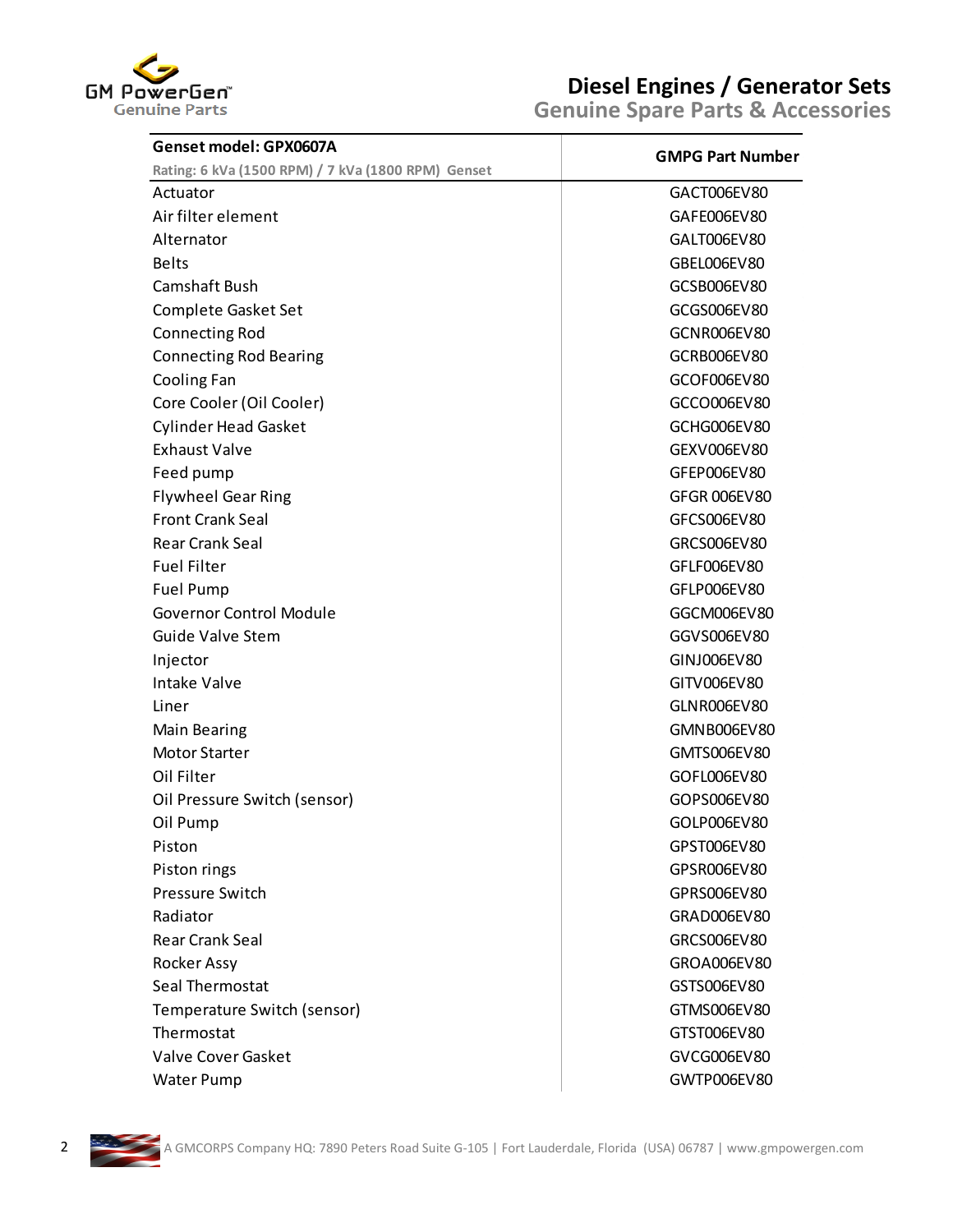

| Genset model: GPT010011K                             | <b>GMPG Part Number</b> |
|------------------------------------------------------|-------------------------|
| Rating: 10 kVa (1500 RPM) / 11 kVa (1800 RPM) Genset |                         |
| Actuator                                             | GACT010D385             |
| Air filter element                                   | GAFE010D385             |
| Alternator                                           | GALT010D385             |
| <b>Belts</b>                                         | GBEL010D385             |
| Camshaft Bush                                        | GCSB010D385             |
| Complete Gasket Set                                  | GCGS010D385             |
| <b>Connecting Rod</b>                                | GCNR010D385             |
| <b>Connecting Rod Bearing</b>                        | GCRB010D385             |
| Cooling Fan                                          | GCOF010D385             |
| Core Cooler (Oil Cooler)                             | GCCO010D385             |
| <b>Cylinder Head Gasket</b>                          | GCHG010D385             |
| <b>Exhaust Valve</b>                                 | GEXV010D385             |
| Feed pump                                            | GFEP010D385             |
| <b>Flywheel Gear Ring</b>                            | GFGR 010D385            |
| <b>Front Crank Seal</b>                              | GFCS010D385             |
| <b>Rear Crank Seal</b>                               | GRCS010D385             |
| <b>Fuel Filter</b>                                   | GFLF010D385             |
| <b>Fuel Pump</b>                                     | GFLP010D385             |
| <b>Governor Control Module</b>                       | GGCM010D385             |
| <b>Guide Valve Stem</b>                              | GGVS010D385             |
| Injector                                             | GINJ010D385             |
| <b>Intake Valve</b>                                  | GITV010D385             |
| Liner                                                | GLNR010D385             |
| <b>Main Bearing</b>                                  | GMNB010D385             |
| <b>Motor Starter</b>                                 | GMTS010D385             |
| Oil Filter                                           | GOFL010D385             |
| Oil Pressure Switch (sensor)                         | GOPS010D385             |
| Oil Pump                                             | GOLP010D385             |
| Piston                                               | GPST010D385             |
| Piston rings                                         | GPSR010D385             |
| <b>Pressure Switch</b>                               | GPRS010D385             |
| Radiator                                             | GRAD010D385             |
| <b>Rear Crank Seal</b>                               | GRCS010D385             |
| Rocker Assy                                          | GROA010D385             |
| Seal Thermostat                                      | GSTS010D385             |
| Temperature Switch (sensor)                          | GTMS010D385             |
| Thermostat                                           | GTST010D385             |
| Valve Cover Gasket                                   | GVCG010D385             |
| <b>Water Pump</b>                                    | GWTP010D385             |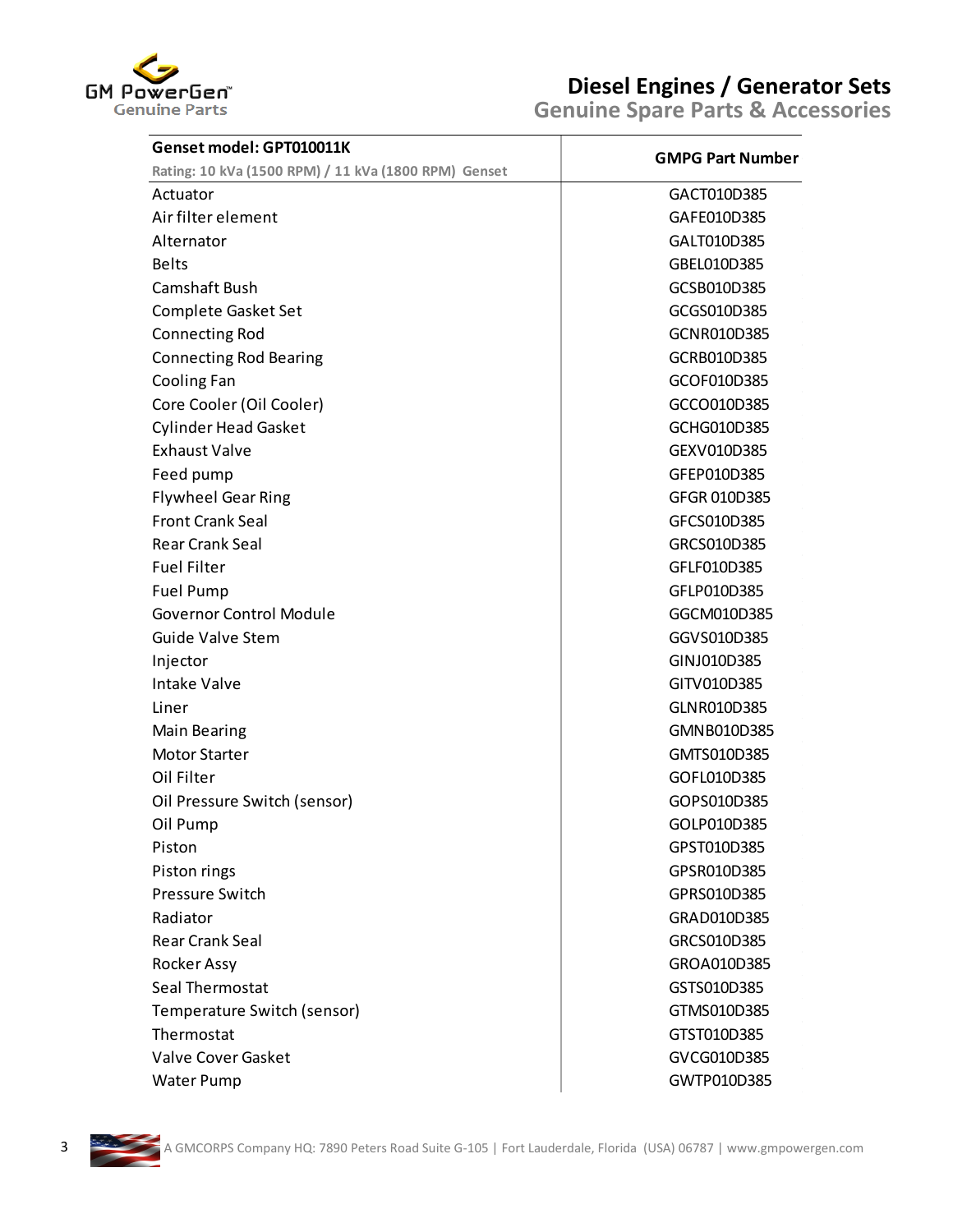

| Genset model: GPT013014K                                         | <b>GMPG Part Number</b> |
|------------------------------------------------------------------|-------------------------|
| Rating: 13 kVa (1500 RPM) / 14 kVa (1800 RPM) Genset<br>Actuator | GACT013D385             |
| Air filter element                                               | GAFE013D385             |
| Alternator                                                       | GALT013D385             |
| <b>Belts</b>                                                     | GBEL013D385             |
| Camshaft Bush                                                    | GCSB013D385             |
| <b>Complete Gasket Set</b>                                       | GCGS013D385             |
|                                                                  |                         |
| <b>Connecting Rod</b>                                            | GCNR013D385             |
| <b>Connecting Rod Bearing</b>                                    | GCRB013D385             |
| Cooling Fan                                                      | GCOF013D385             |
| Core Cooler (Oil Cooler)                                         | GCCO013D385             |
| <b>Cylinder Head Gasket</b>                                      | GCHG013D385             |
| <b>Exhaust Valve</b>                                             | GEXV013D385             |
| Feed pump                                                        | GFEP013D385             |
| <b>Flywheel Gear Ring</b>                                        | GFGR 013D385            |
| <b>Front Crank Seal</b>                                          | GFCS013D385             |
| <b>Rear Crank Seal</b>                                           | GRCS013D385             |
| <b>Fuel Filter</b>                                               | GFLF013D385             |
| <b>Fuel Pump</b>                                                 | GFLP013D385             |
| <b>Governor Control Module</b>                                   | GGCM013D385             |
| <b>Guide Valve Stem</b>                                          | GGVS013D385             |
| Injector                                                         | GINJ013D385             |
| <b>Intake Valve</b>                                              | GITV013D385             |
| Liner                                                            | GLNR013D385             |
| <b>Main Bearing</b>                                              | GMNB013D385             |
| <b>Motor Starter</b>                                             | GMTS013D385             |
| Oil Filter                                                       | GOFL013D385             |
| Oil Pressure Switch (sensor)                                     | GOPS013D385             |
| Oil Pump                                                         | GOLP013D385             |
| Piston                                                           | GPST013D385             |
| Piston rings                                                     | GPSR013D385             |
| <b>Pressure Switch</b>                                           | GPRS013D385             |
| Radiator                                                         | GRAD013D385             |
| <b>Rear Crank Seal</b>                                           | GRCS013D385             |
| Rocker Assy                                                      | GROA013D385             |
| Seal Thermostat                                                  | GSTS013D385             |
| Temperature Switch (sensor)                                      | GTMS013D385             |
| Thermostat                                                       | GTST013D385             |
| <b>Valve Cover Gasket</b>                                        | GVCG013D385             |
| Water Pump                                                       | GWTP013D385             |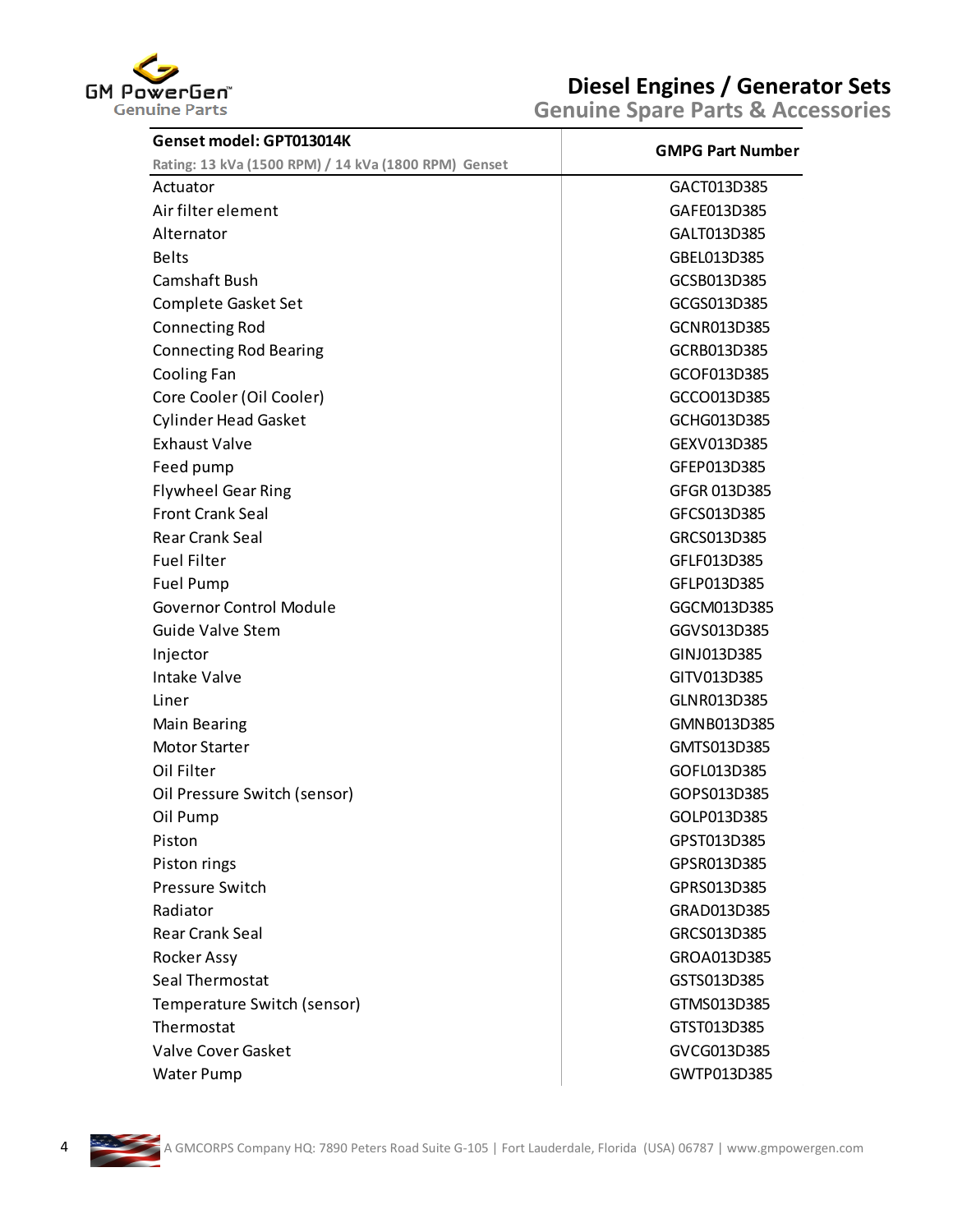

| Genset model: GPF016018K                             | <b>GMPG Part Number</b> |
|------------------------------------------------------|-------------------------|
| Rating: 16 kVa (1500 RPM) / 18 kVa (1800 RPM) Genset |                         |
| Actuator                                             | GACT016D480             |
| Air filter element                                   | GAFE016D480             |
| Alternator                                           | GALT016D480             |
| <b>Belts</b>                                         | GBEL016D480             |
| Camshaft Bush                                        | GCSB016D480             |
| Complete Gasket Set                                  | GCGS016D480             |
| <b>Connecting Rod</b>                                | GCNR016D480             |
| <b>Connecting Rod Bearing</b>                        | GCRB016D480             |
| Cooling Fan                                          | GCOF016D480             |
| Core Cooler (Oil Cooler)                             | GCCO016D480             |
| <b>Cylinder Head Gasket</b>                          | GCHG016D480             |
| <b>Exhaust Valve</b>                                 | GEXV016D480             |
| Feed pump                                            | GFEP016D480             |
| <b>Flywheel Gear Ring</b>                            | GFGR 016D480            |
| <b>Front Crank Seal</b>                              | GFCS016D480             |
| <b>Rear Crank Seal</b>                               | GRCS016D480             |
| <b>Fuel Filter</b>                                   | GFLF016D480             |
| <b>Fuel Pump</b>                                     | GFLP016D480             |
| <b>Governor Control Module</b>                       | GGCM016D480             |
| <b>Guide Valve Stem</b>                              | GGVS016D480             |
| Injector                                             | GINJ016D480             |
| <b>Intake Valve</b>                                  | GITV016D480             |
| Liner                                                | GLNR016D480             |
| <b>Main Bearing</b>                                  | GMNB016D480             |
| <b>Motor Starter</b>                                 | GMTS016D480             |
| Oil Filter                                           | GOFL016D480             |
| Oil Pressure Switch (sensor)                         | GOPS016D480             |
| Oil Pump                                             | GOLP016D480             |
| Piston                                               | GPST016D480             |
| Piston rings                                         | GPSR016D480             |
| <b>Pressure Switch</b>                               | GPRS016D480             |
| Radiator                                             | GRAD016D480             |
| <b>Rear Crank Seal</b>                               | GRCS016D480             |
| Rocker Assy                                          | GROA016D480             |
| Seal Thermostat                                      | GSTS016D480             |
| Temperature Switch (sensor)                          | GTMS016D480             |
| Thermostat                                           | GTST016D480             |
| Valve Cover Gasket                                   | GVCG016D480             |
| <b>Water Pump</b>                                    | GWTP016D480             |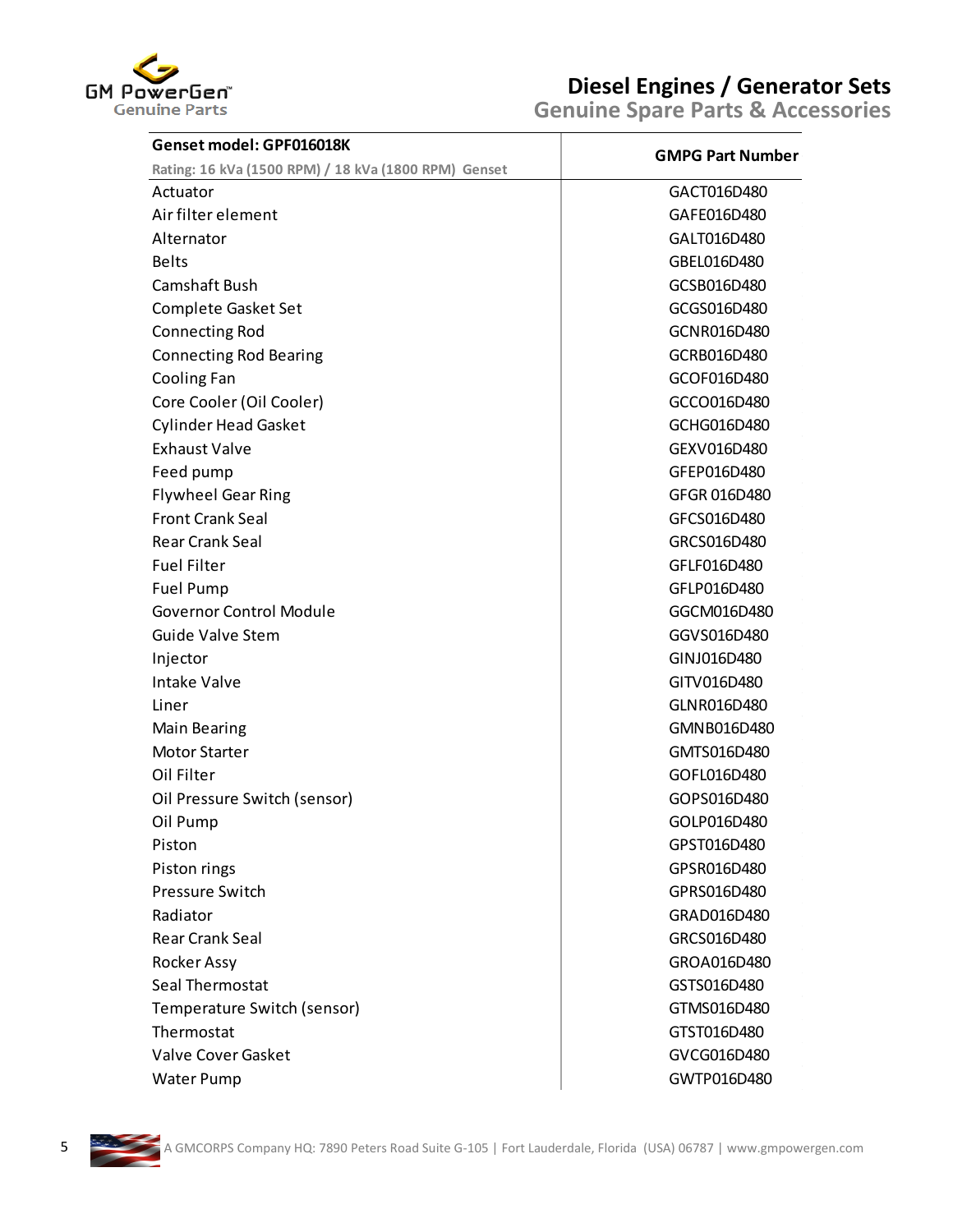

| Genset model: GPF020022K                           | <b>GMPG Part Number</b> |
|----------------------------------------------------|-------------------------|
| Rating: 20 kVa (1500 RPM) /22kVa (1800 RPM) Genset |                         |
| Actuator                                           | GACT020D485             |
| Air filter element                                 | GAFE020D485             |
| Alternator                                         | GALT020D485             |
| <b>Belts</b>                                       | GBEL020D485             |
| Camshaft Bush                                      | GCSB020D485             |
| Complete Gasket Set                                | GCGS020D485             |
| <b>Connecting Rod</b>                              | GCNR020D485             |
| <b>Connecting Rod Bearing</b>                      | GCRB020D485             |
| Cooling Fan                                        | GCOF020D485             |
| Core Cooler (Oil Cooler)                           | GCCO020D485             |
| <b>Cylinder Head Gasket</b>                        | GCHG020D485             |
| <b>Exhaust Valve</b>                               | GEXV020D485             |
| Feed pump                                          | GFEP020D485             |
| <b>Flywheel Gear Ring</b>                          | GFGR 020D485            |
| <b>Front Crank Seal</b>                            | GFCS020D485             |
| <b>Rear Crank Seal</b>                             | GRCS020D485             |
| <b>Fuel Filter</b>                                 | GFLF020D485             |
| <b>Fuel Pump</b>                                   | GFLP020D485             |
| <b>Governor Control Module</b>                     | GGCM020D485             |
| <b>Guide Valve Stem</b>                            | GGVS020D485             |
| Injector                                           | GINJ020D485             |
| <b>Intake Valve</b>                                | GITV020D485             |
| Liner                                              | GLNR020D485             |
| Main Bearing                                       | GMNB020D485             |
| <b>Motor Starter</b>                               | GMTS020D485             |
| Oil Filter                                         | GOFL020D485             |
| Oil Pressure Switch (sensor)                       | GOPS020D485             |
| Oil Pump                                           | GOLP020D485             |
| Piston                                             | GPST020D485             |
| Piston rings                                       | GPSR020D485             |
| <b>Pressure Switch</b>                             | GPRS020D485             |
| Radiator                                           | GRAD020D485             |
| <b>Rear Crank Seal</b>                             | GRCS020D485             |
| Rocker Assy                                        | GROA020D485             |
| Seal Thermostat                                    | GSTS020D485             |
| Temperature Switch (sensor)                        | GTMS020D485             |
| Thermostat                                         | GTST020D485             |
| Valve Cover Gasket                                 | GVCG020D485             |
| Water Pump                                         | GWTP020D485             |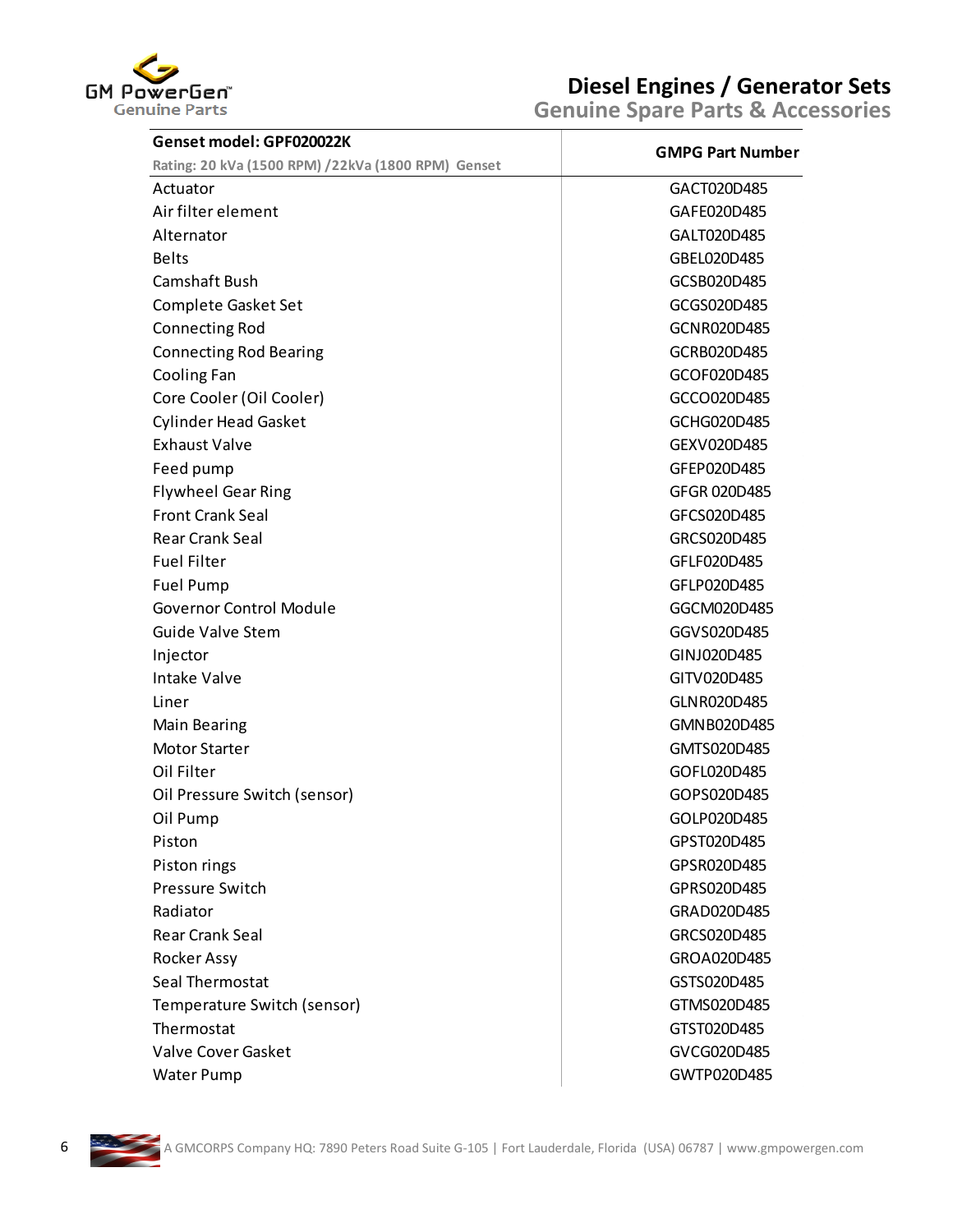

| Genset model: GPF025028K                             | <b>GMPG Part Number</b> |
|------------------------------------------------------|-------------------------|
| Rating: 25 kVa (1500 RPM) / 28 kVa (1800 RPM) Genset |                         |
| Actuator                                             | GACT025D490             |
| Air filter element                                   | GAFE025D490             |
| Alternator                                           | GALT025D490             |
|                                                      | GBEL025D490             |
| Camshaft Bush                                        | GCSB025D490             |
| Complete Gasket Set                                  | GCGS025D490             |
| <b>Connecting Rod</b>                                | GCNR025D490             |
| <b>Connecting Rod Bearing</b>                        | GCRB025D490             |
| Cooling Fan                                          | GCOF025D490             |
| Core Cooler (Oil Cooler)                             | GCCO025D490             |
| <b>Cylinder Head Gasket</b>                          | GCHG025D490             |
| <b>Exhaust Valve</b>                                 | GEXV025D490             |
| Feed pump                                            | GFEP025D490             |
| <b>Flywheel Gear Ring</b>                            | GFGR 025D490            |
| <b>Front Crank Seal</b>                              | GFCS025D490             |
| <b>Rear Crank Seal</b>                               | GRCS025D490             |
| <b>Fuel Filter</b>                                   | GFLF025D490             |
| <b>Fuel Pump</b>                                     | GFLP025D490             |
| <b>Governor Control Module</b>                       | GGCM025D490             |
| <b>Guide Valve Stem</b>                              | GGVS025D490             |
| Injector                                             | GINJ025D490             |
| <b>Intake Valve</b>                                  | GITV025D490             |
|                                                      | GLNR025D490             |
| Main Bearing                                         | GMNB025D490             |
| <b>Motor Starter</b>                                 | GMTS025D490             |
| Oil Filter                                           | GOFL025D490             |
| Oil Pressure Switch (sensor)                         | GOPS025D490             |
| Oil Pump                                             | GOLP025D490             |
|                                                      | GPST025D490             |
| Piston rings                                         | GPSR025D490             |
| <b>Pressure Switch</b>                               | GPRS025D490             |
| Radiator                                             | GRAD025D490             |
| <b>Rear Crank Seal</b>                               | GRCS025D490             |
| Rocker Assy                                          | GROA025D490             |
| Seal Thermostat                                      | GSTS025D490             |
| Temperature Switch (sensor)                          | GTMS025D490             |
| Thermostat                                           | GTST025D490             |
| Valve Cover Gasket                                   | GVCG025D490             |
| Water Pump                                           | GWTP025D490             |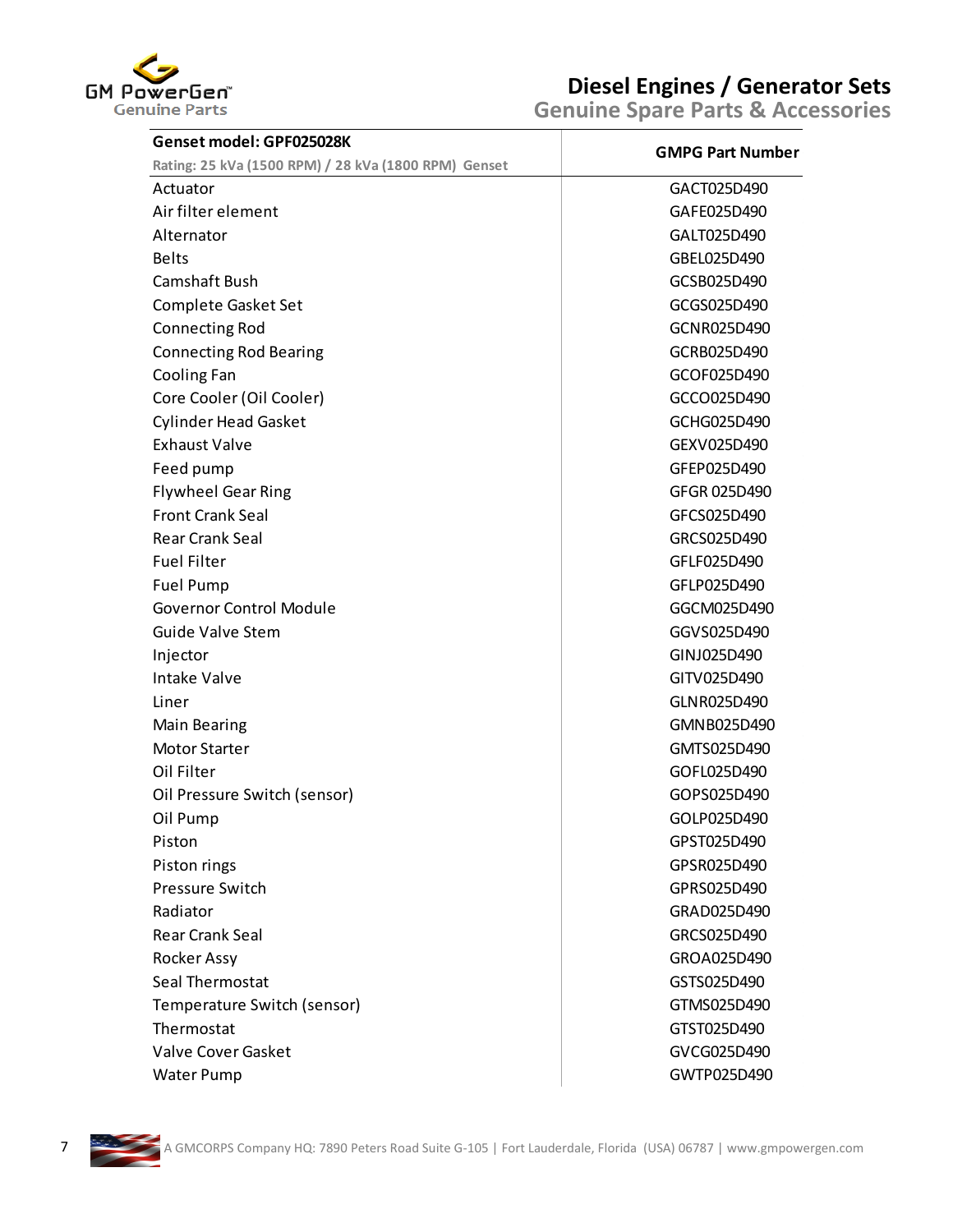

| Genset model: GPF030033K                             | <b>GMPG Part Number</b> |
|------------------------------------------------------|-------------------------|
| Rating: 30 kVa (1500 RPM) / 33 kVa (1800 RPM) Genset |                         |
| Actuator                                             | GACT030Y490             |
| Air filter element                                   | GAFE030Y490             |
| Alternator                                           | GALT030Y490             |
| <b>Belts</b>                                         | GBEL030Y490             |
| Camshaft Bush                                        | GCSB030Y490             |
| Complete Gasket Set                                  | GCGS030Y490             |
| <b>Connecting Rod</b>                                | GCNR030Y490             |
| <b>Connecting Rod Bearing</b>                        | GCRB030Y490             |
| Cooling Fan                                          | GCOF030Y490             |
| Core Cooler (Oil Cooler)                             | GCCO030Y490             |
| <b>Cylinder Head Gasket</b>                          | GCHG030Y490             |
| <b>Exhaust Valve</b>                                 | GEXV030Y490             |
| Feed pump                                            | GFEP030Y490             |
| <b>Flywheel Gear Ring</b>                            | GFGR 030Y490            |
| <b>Front Crank Seal</b>                              | GFCS030Y490             |
| <b>Rear Crank Seal</b>                               | GRCS030Y490             |
| <b>Fuel Filter</b>                                   | GFLF030Y490             |
| Fuel Pump                                            | GFLP030Y490             |
| <b>Governor Control Module</b>                       | GGCM030Y490             |
| <b>Guide Valve Stem</b>                              | GGVS030Y490             |
| Injector                                             | GINJ030Y490             |
| <b>Intake Valve</b>                                  | GITV030Y490             |
| Liner                                                | GLNR030Y490             |
| <b>Main Bearing</b>                                  | GMNB030Y490             |
| <b>Motor Starter</b>                                 | GMTS030Y490             |
| Oil Filter                                           | GOFL030Y490             |
| Oil Pressure Switch (sensor)                         | GOPS030Y490             |
| Oil Pump                                             | GOLP030Y490             |
| Piston                                               | GPST030Y490             |
| Piston rings                                         | GPSR030Y490             |
| <b>Pressure Switch</b>                               | GPRS030Y490             |
| Radiator                                             | GRAD030Y490             |
| <b>Rear Crank Seal</b>                               | GRCS030Y490             |
| Rocker Assy                                          | GROA030Y490             |
| Seal Thermostat                                      | GSTS030Y490             |
| Temperature Switch (sensor)                          | GTMS030Y490             |
| Thermostat                                           | GTST030Y490             |
| <b>Valve Cover Gasket</b>                            | GVCG030Y490             |
| Water Pump                                           | GWTP030Y490             |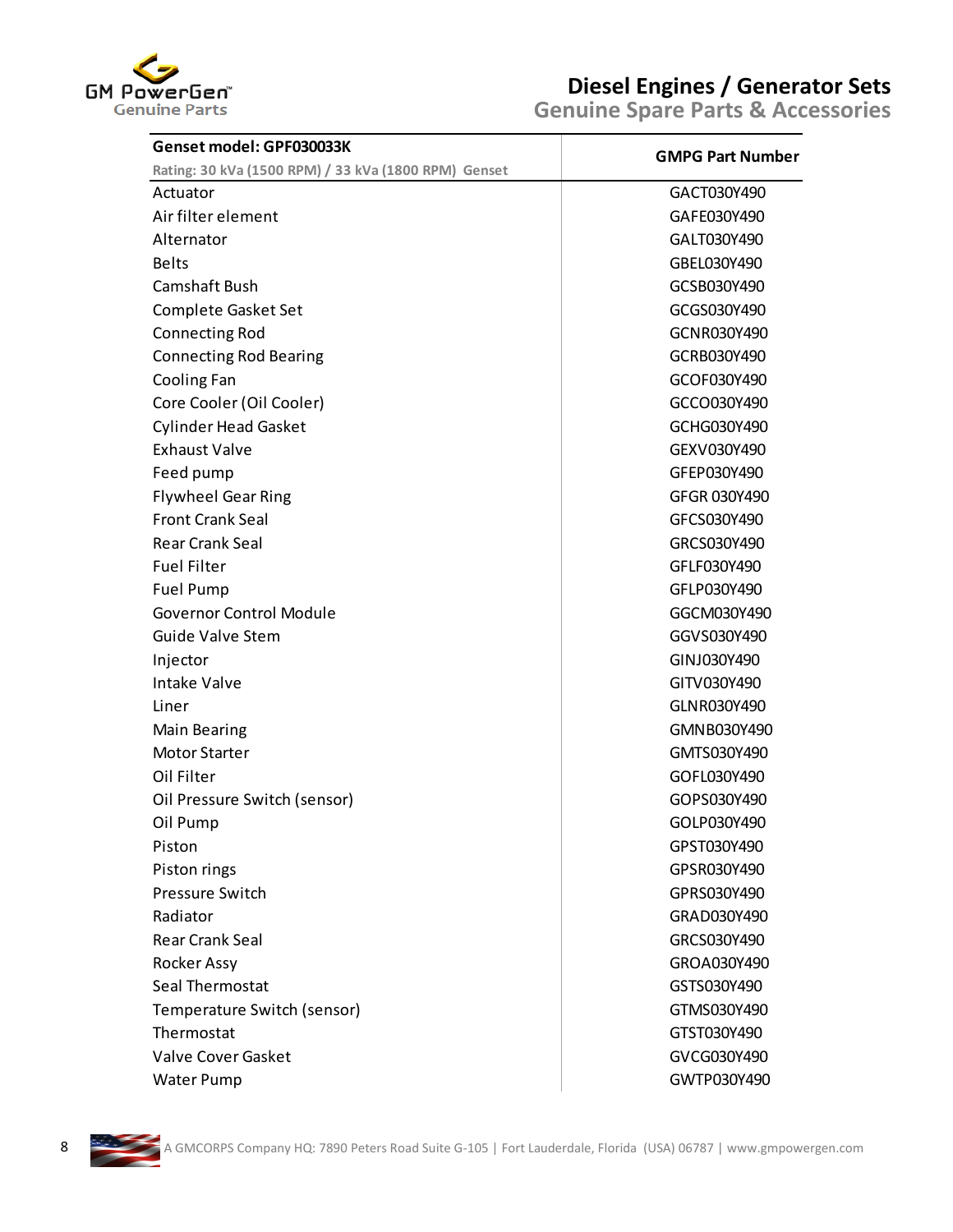

| Genset model: GPF038042K                             | <b>GMPG Part Number</b> |
|------------------------------------------------------|-------------------------|
| Rating: 38 kVa (1500 RPM) / 42 kVa (1800 RPM) Genset |                         |
| Actuator                                             | GACT0384100             |
| Air filter element                                   | GAFE0384100             |
| Alternator                                           | GALT0384100             |
| <b>Belts</b>                                         | GBEL0384100             |
| Camshaft Bush                                        | GCSB0384100             |
| Complete Gasket Set                                  | GCGS0384100             |
| <b>Connecting Rod</b>                                | GCNR0384100             |
| <b>Connecting Rod Bearing</b>                        | GCRB0384100             |
| Cooling Fan                                          | GCOF0384100             |
| Core Cooler (Oil Cooler)                             | GCCO0384100             |
| <b>Cylinder Head Gasket</b>                          | GCHG0384100             |
| <b>Exhaust Valve</b>                                 | GEXV0384100             |
| Feed pump                                            | GFEP0384100             |
| <b>Flywheel Gear Ring</b>                            | GFGR 0384100            |
| <b>Front Crank Seal</b>                              | GFCS0384100             |
| <b>Rear Crank Seal</b>                               | GRCS0384100             |
| <b>Fuel Filter</b>                                   | GFLF0384100             |
| <b>Fuel Pump</b>                                     | GFLP0384100             |
| <b>Governor Control Module</b>                       | GGCM0384100             |
| <b>Guide Valve Stem</b>                              | GGVS0384100             |
| Injector                                             | GINJ0384100             |
| <b>Intake Valve</b>                                  | GITV0384100             |
| Liner                                                | GLNR0384100             |
| <b>Main Bearing</b>                                  | GMNB0384100             |
| <b>Motor Starter</b>                                 | GMTS0384100             |
| Oil Filter                                           | GOFL0384100             |
| Oil Pressure Switch (sensor)                         | GOPS0384100             |
| Oil Pump                                             | GOLP0384100             |
| Piston                                               | GPST0384100             |
| Piston rings                                         | GPSR0384100             |
| <b>Pressure Switch</b>                               | GPRS0384100             |
| Radiator                                             | GRAD0384100             |
| <b>Rear Crank Seal</b>                               | GRCS0384100             |
| Rocker Assy                                          | GROA0384100             |
| Seal Thermostat                                      | GSTS0384100             |
| Temperature Switch (sensor)                          | GTMS0384100             |
| Thermostat                                           | GTST0384100             |
| <b>Valve Cover Gasket</b>                            | GVCG0384100             |
| <b>Water Pump</b>                                    | GWTP0384100             |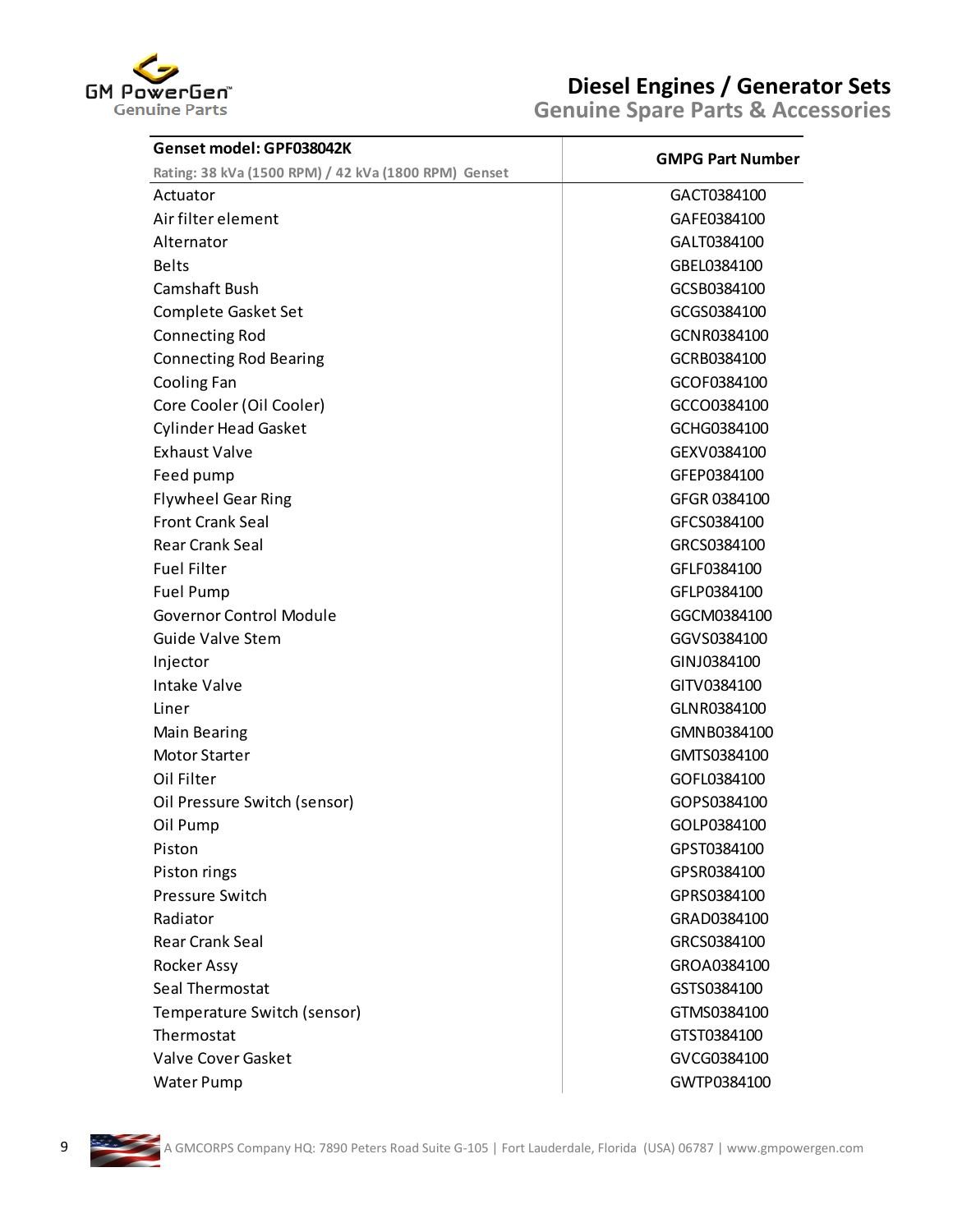

| Genset model: GPF048053K                             |                         |
|------------------------------------------------------|-------------------------|
| Rating: 48 kVa (1500 RPM) / 53 kVa (1800 RPM) Genset | <b>GMPG Part Number</b> |
| Actuator                                             | GACT0484105             |
| Air filter element                                   | GAFE0484105             |
| Alternator                                           | GALT0484105             |
| <b>Belts</b>                                         | GBEL0484105             |
| Camshaft Bush                                        | GCSB0484105             |
| Complete Gasket Set                                  | GCGS0484105             |
| <b>Connecting Rod</b>                                | GCNR0484105             |
| <b>Connecting Rod Bearing</b>                        | GCRB0484105             |
| Cooling Fan                                          | GCOF0484105             |
| Core Cooler (Oil Cooler)                             | GCCO0484105             |
| Corrosion Resistor (water filter)                    | GCRW0484105             |
| <b>Cylinder Head Gasket</b>                          | GCHG0484105             |
| <b>Exhaust Valve</b>                                 | GEXV0484105             |
| Feed pump                                            | GFEP0484105             |
| <b>Flywheel Gear Ring</b>                            | GFGR 0484105            |
| <b>Front Crank Seal</b>                              | GFCS0484105             |
| <b>Rear Crank Seal</b>                               | GRCS0484105             |
| <b>Fuel Filter</b>                                   | GFLF0484105             |
| <b>Fuel Pump</b>                                     | GFLP0484105             |
| <b>Governor Control Module</b>                       | GGCM0484105             |
| <b>Guide Valve Stem</b>                              | GGVS0484105             |
| Injector                                             | GINJ0484105             |
| <b>Intake Valve</b>                                  | GITV0484105             |
| Liner                                                | GLNR0484105             |
| <b>Main Bearing</b>                                  | GMNB0484105             |
| Motor Starter                                        | GMTS0484105             |
| Oil Filter                                           | GOFL0484105             |
| Oil Pressure Switch (sensor)                         | GOPS0484105             |
| Oil Pump                                             | GOLP0484105             |
| Piston                                               | GPST0484105             |
| Piston rings                                         | GPSR0484105             |
| <b>Pressure Switch</b>                               | GPRS0484105             |
| Radiator                                             | GRAD0484105             |
| <b>Rear Crank Seal</b>                               | GRCS0484105             |
| <b>Rocker Assy</b>                                   | GROA0484105             |
| Seal Thermostat                                      | GSTS0484105             |
| Temperature Switch (sensor)                          | GTMS0484105             |
| Thermostat                                           | GTST0484105             |
| <b>Valve Cover Gasket</b>                            | GVCG0484105             |
| Water Pump                                           | GWTP0484105             |

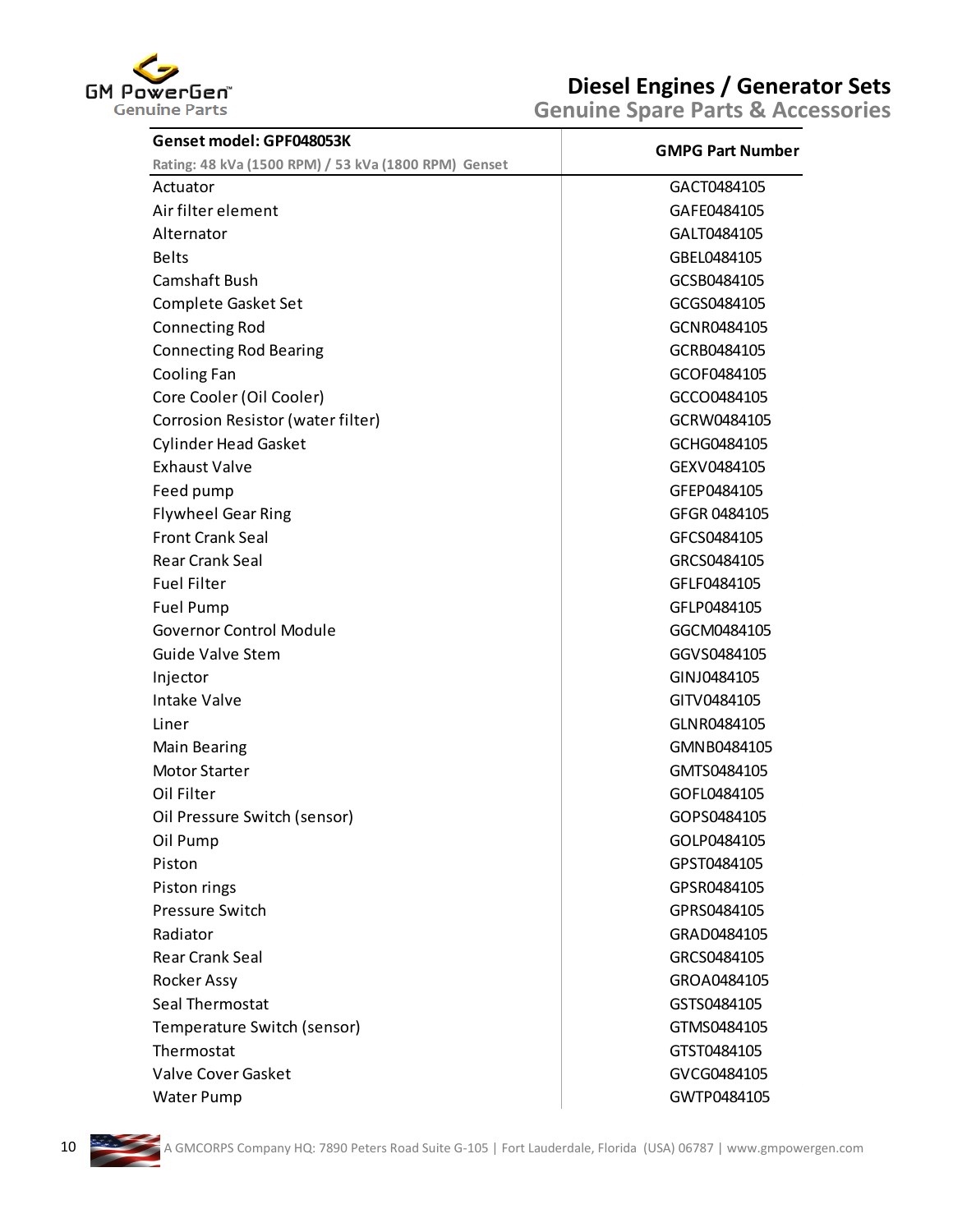

| Genset model: GPF060067K                             | <b>Genuine Spare Parts &amp; Accessories</b> |  |
|------------------------------------------------------|----------------------------------------------|--|
| Rating: 60 kVa (1500 RPM) / 67 kVa (1800 RPM) Genset | <b>GMPG Part Number</b>                      |  |
| Actuator                                             | GACT0602ZLD                                  |  |
| Air filter element                                   | GAFE0602ZLD                                  |  |
| Alternator                                           | GALT0602ZLD                                  |  |
| <b>Belts</b>                                         | GBEL0602ZLD                                  |  |
| Camshaft Bush                                        | GCSB0602ZLD                                  |  |
| Complete Gasket Set                                  | GCGS0602ZLD                                  |  |
| <b>Connecting Rod</b>                                | GCNR0602ZLD                                  |  |
| <b>Connecting Rod Bearing</b>                        | GCRB0602ZLD                                  |  |
| Cooling Fan                                          | GCOF0602ZLD                                  |  |
| Core Cooler (Oil Cooler)                             | GCCO0602ZLD                                  |  |
| Corrosion Resistor (water filter)                    | GCRW0602ZLD                                  |  |
| <b>Cylinder Head Gasket</b>                          | GCHG0602ZLD                                  |  |
| <b>Exhaust Valve</b>                                 | GEXV0602ZLD                                  |  |
| Feed pump                                            | GFEP0602ZLD                                  |  |
| <b>Flywheel Gear Ring</b>                            | GFGR 0602ZLD                                 |  |
| <b>Front Crank Seal</b>                              | GFCS0602ZLD                                  |  |
| <b>Rear Crank Seal</b>                               | GRCS0602ZLD                                  |  |
| <b>Fuel Filter</b>                                   | GFLF0602ZLD                                  |  |
| Fuel Pump                                            | GFLP0602ZLD                                  |  |
| <b>Governor Control Module</b>                       | GGCM0602ZLD                                  |  |
| <b>Guide Valve Stem</b>                              | GGVS0602ZLD                                  |  |
| Injector                                             | GINJ0602ZLD                                  |  |
| <b>Intake Valve</b>                                  | GITV0602ZLD                                  |  |
| Liner                                                | GLNR0602ZLD                                  |  |
| <b>Main Bearing</b>                                  | GMNB0602ZLD                                  |  |
| <b>Motor Starter</b>                                 | GMTS0602ZLD                                  |  |
| Oil Filter                                           | GOFL0602ZLD                                  |  |
| Oil Pressure Switch (sensor)                         | GOPS0602ZLD                                  |  |
| Oil Pump                                             | GOLP0602ZLD                                  |  |
| Piston                                               | GPST0602ZLD                                  |  |
| Piston rings                                         | GPSR0602ZLD                                  |  |
| Pressure Switch                                      | GPRS0602ZLD                                  |  |
| Radiator                                             | GRAD0602ZLD                                  |  |
| <b>Rear Crank Seal</b>                               | GRCS0602ZLD                                  |  |
| Rocker Assy                                          | GROA0602ZLD                                  |  |
| Seal Thermostat                                      | GSTS0602ZLD                                  |  |
| Temperature Switch (sensor)                          | GTMS0602ZLD                                  |  |
| Thermostat                                           | GTST0602ZLD                                  |  |
| Turbo-Charger                                        | GTBC0602ZLD                                  |  |
| Turbo Repair Kit                                     | GTRK0602ZLD                                  |  |
| Valve Cover Gasket                                   | GVCG0602ZLD                                  |  |
| <b>Water Pump</b>                                    | GWTP0602ZLD                                  |  |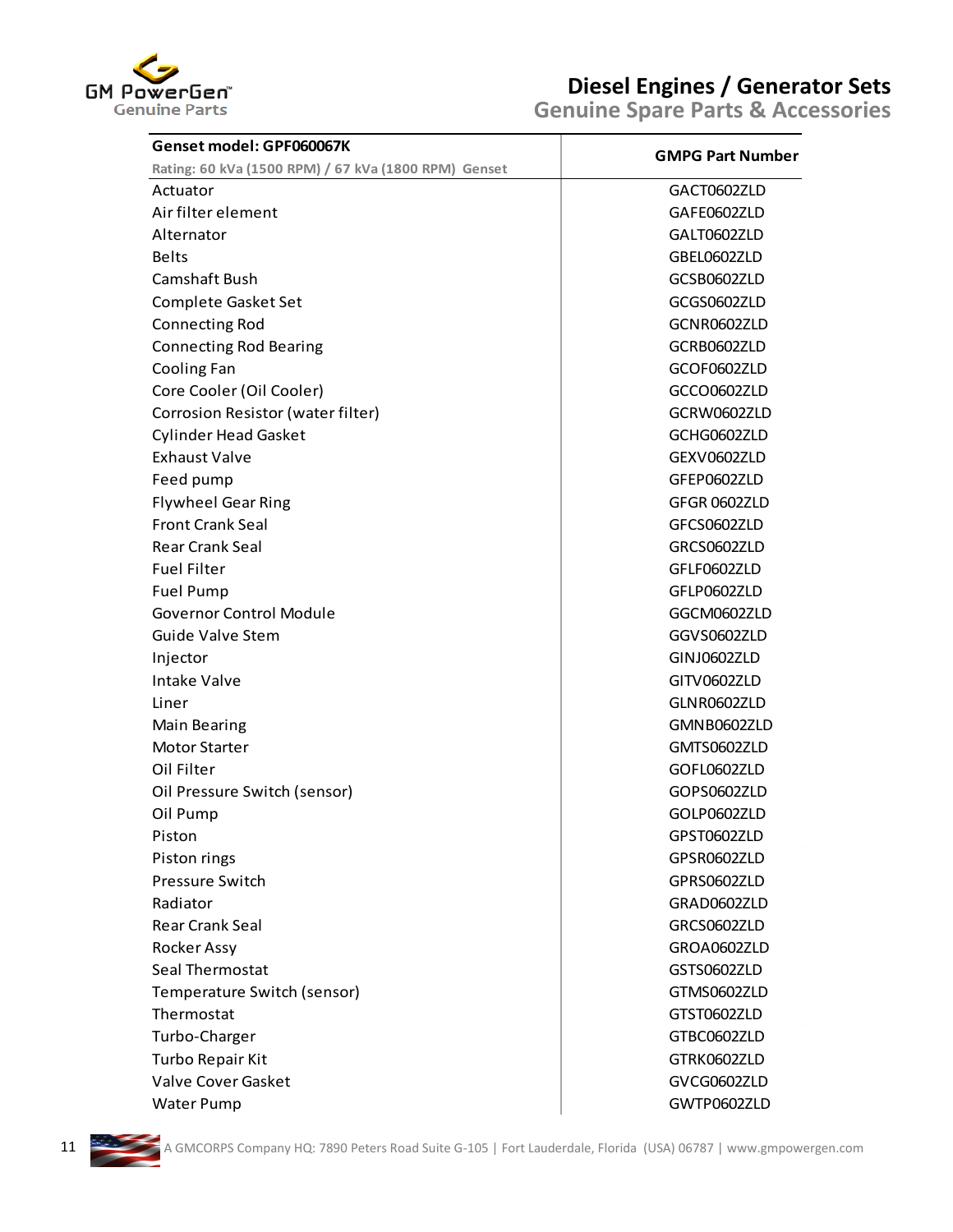

| Genset model: GPF075083K                             | <b>GMPG Part Number</b> |
|------------------------------------------------------|-------------------------|
| Rating: 75 kVa (1500 RPM) / 83 kVa (1800 RPM) Genset |                         |
| Actuator                                             | GACT0755ZLD             |
| Air filter element                                   | GAFE0755ZLD             |
| Alternator                                           | GALT0755ZLD             |
| <b>Belts</b>                                         | GBEL0755ZLD             |
| Camshaft Bush                                        | GCSB0755ZLD             |
| Complete Gasket Set                                  | GCGS0755ZLD             |
| <b>Connecting Rod</b>                                | GCNR0755ZLD             |
| <b>Connecting Rod Bearing</b>                        | GCRB0755ZLD             |
| Cooling Fan                                          | GCOF0755ZLD             |
| Core Cooler (Oil Cooler)                             | GCCO0755ZLD             |
| Corrosion Resistor (water filter)                    | GCRW0755ZLD             |
| <b>Cylinder Head Gasket</b>                          | GCHG0755ZLD             |
| <b>Exhaust Valve</b>                                 | GEXV0755ZLD             |
| Feed pump                                            | GFEP0755ZLD             |
| <b>Flywheel Gear Ring</b>                            | GFGR 0755ZLD            |
| <b>Front Crank Seal</b>                              | GFCS0755ZLD             |
| <b>Rear Crank Seal</b>                               | GRCS0755ZLD             |
| <b>Fuel Filter</b>                                   | GFLF0755ZLD             |
| <b>Fuel Pump</b>                                     | GFLP0755ZLD             |
| <b>Governor Control Module</b>                       | GGCM0755ZLD             |
| <b>Guide Valve Stem</b>                              | GGVS0755ZLD             |
| Injector                                             | GINJ0755ZLD             |
| <b>Intake Valve</b>                                  | GITV0755ZLD             |
| Liner                                                | GLNR0755ZLD             |
| <b>Main Bearing</b>                                  | GMNB0755ZLD             |
| Motor Starter                                        | GMTS0755ZLD             |
| Oil Filter                                           | GOFL0755ZLD             |
| Oil Pressure Switch (sensor)                         | GOPS0755ZLD             |
| Oil Pump                                             | GOLP0755ZLD             |
| Piston                                               | GPST0755ZLD             |
| Piston rings                                         | GPSR0755ZLD             |
| <b>Pressure Switch</b>                               | GPRS0755ZLD             |
| Radiator                                             | GRAD0755ZLD             |
| <b>Rear Crank Seal</b>                               | GRCS0755ZLD             |
| Rocker Assy                                          | GROA0755ZLD             |
| Seal Thermostat                                      | GSTS0755ZLD             |
| Temperature Switch (sensor)                          | GTMS0755ZLD             |
| Thermostat                                           | GTST0755ZLD             |
| Turbo-Charger                                        | GTBC0755ZLD             |
| Turbo Repair Kit                                     | GTRK0755ZLD             |
| Valve Cover Gasket                                   | GVCG0755ZLD             |
| <b>Water Pump</b>                                    | GWTP0755ZLD             |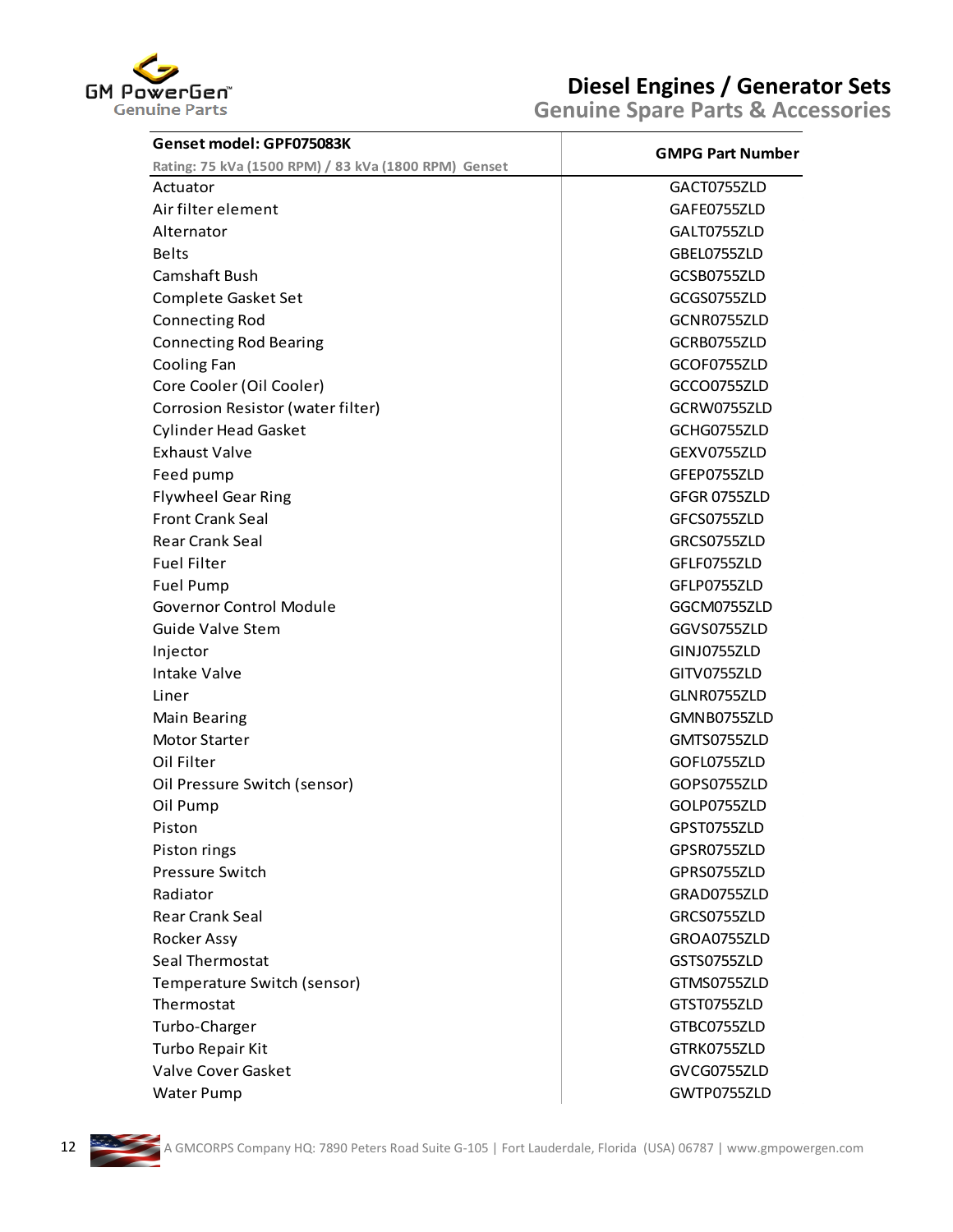

| Genset model: GPF085094E                             |                         |
|------------------------------------------------------|-------------------------|
| Rating: 85 kVa (1500 RPM) / 94 kVa (1800 RPM) Genset | <b>GMPG Part Number</b> |
| Actuator                                             | GACT085B3ZD             |
| Air filter element                                   | GAFE085B3ZD             |
| Alternator                                           | GALT085B3ZD             |
| <b>Belts</b>                                         | GBEL085B3ZD             |
| Camshaft Bush                                        | GCSB085B3ZD             |
| Complete Gasket Set                                  | GCGS085B3ZD             |
| <b>Connecting Rod</b>                                | GCNR085B3ZD             |
| <b>Connecting Rod Bearing</b>                        | GCRB085B3ZD             |
| Cooling Fan                                          | GCOF085B3ZD             |
| Core Cooler (Oil Cooler)                             | GCCO085B3ZD             |
| Corrosion Resistor (water filter)                    | GCRW085B3ZD             |
| <b>Cylinder Head Gasket</b>                          | GCHG085B3ZD             |
| <b>Exhaust Valve</b>                                 | GEXV085B3ZD             |
| Feed pump                                            | GFEP085B3ZD             |
| <b>Flywheel Gear Ring</b>                            | GFGR 085B3ZD            |
| <b>Front Crank Seal</b>                              | GFCS085B3ZD             |
| <b>Rear Crank Seal</b>                               | GRCS085B3ZD             |
| <b>Fuel Filter</b>                                   | GFLF085B3ZD             |
| Fuel Pump                                            | GFLP085B3ZD             |
| <b>Governor Control Module</b>                       | GGCM085B3ZD             |
| <b>Guide Valve Stem</b>                              | GGVS085B3ZD             |
| Injector                                             | GINJ085B3ZD             |
| <b>Intake Valve</b>                                  | GITV085B3ZD             |
| Liner                                                | GLNR085B3ZD             |
| <b>Main Bearing</b>                                  | GMNB085B3ZD             |
| <b>Motor Starter</b>                                 | GMTS085B3ZD             |
| Oil Filter                                           | GOFL085B3ZD             |
| Oil Pressure Switch (sensor)                         | GOPS085B3ZD             |
| Oil Pump                                             | GOLP085B3ZD             |
| Piston                                               | GPST085B3ZD             |
| Piston rings                                         | GPSR085B3ZD             |
| Pressure Switch                                      | GPRS085B3ZD             |
| Radiator                                             | GRAD085B3ZD             |
| <b>Rear Crank Seal</b>                               | GRCS085B3ZD             |
| Rocker Assy                                          | GROA085B3ZD             |
| Seal Thermostat                                      | GSTS085B3ZD             |
| Temperature Switch (sensor)                          | GTMS085B3ZD             |
| Thermostat                                           | GTST085B3ZD             |
| Turbo-Charger                                        | GTBC085B3ZD             |
| Turbo Repair Kit                                     | GTRK085B3ZD             |
| Valve Cover Gasket                                   | GVCG085B3ZD             |
| <b>Water Pump</b>                                    | GWTP085B3ZD             |

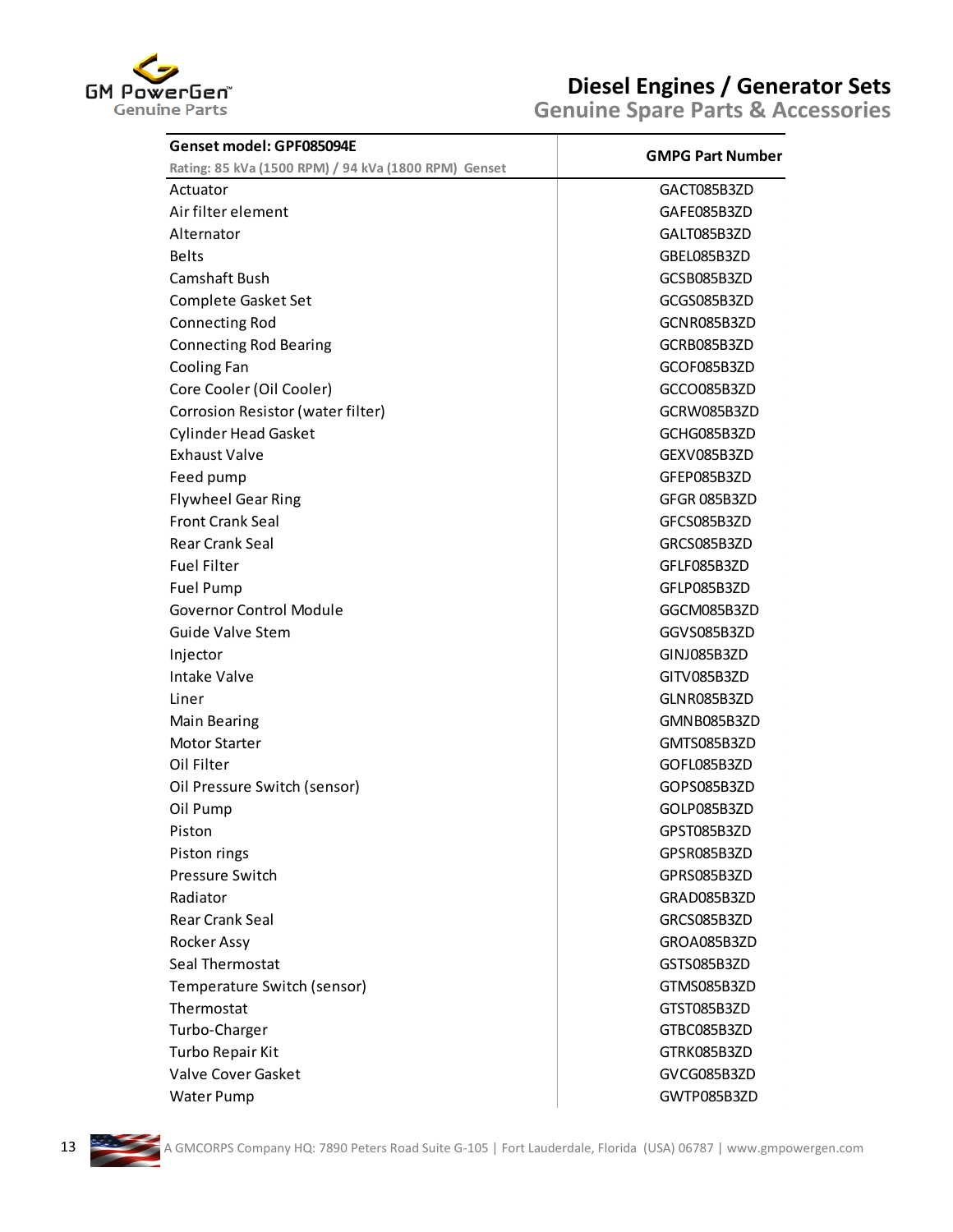

| Genset model: GPF106118E                               |                         |
|--------------------------------------------------------|-------------------------|
| Rating: 106 kVa (1500 RPM) / 118 kVa (1800 RPM) Genset | <b>GMPG Part Number</b> |
| Actuator                                               | GACT106M3LD             |
| Air filter element                                     | GAFE106M3LD             |
| Alternator                                             | GALT106M3LD             |
| <b>Belts</b>                                           | GBEL106M3LD             |
| Camshaft Bush                                          | GCSB106M3LD             |
| Complete Gasket Set                                    | GCGS106M3LD             |
| <b>Connecting Rod</b>                                  | GCNR106M3LD             |
| <b>Connecting Rod Bearing</b>                          | GCRB106M3LD             |
| Cooling Fan                                            | GCOF106M3LD             |
| Core Cooler (Oil Cooler)                               | GCCO106M3LD             |
| Corrosion Resistor (water filter)                      | GCRW106M3LD             |
| <b>Cylinder Head Gasket</b>                            | GCHG106M3LD             |
| <b>Exhaust Valve</b>                                   | GEXV106M3LD             |
| Feed pump                                              | GFEP106M3LD             |
| <b>Flywheel Gear Ring</b>                              | GFGR 106M3LD            |
| <b>Front Crank Seal</b>                                | GFCS106M3LD             |
| <b>Rear Crank Seal</b>                                 | GRCS106M3LD             |
| <b>Fuel Filter</b>                                     | GFLF106M3LD             |
| <b>Fuel Pump</b>                                       | GFLP106M3LD             |
| <b>Governor Control Module</b>                         | GGCM106M3LD             |
| Guide Valve Stem                                       | GGVS106M3LD             |
| Injector                                               | GINJ106M3LD             |
| <b>Intake Valve</b>                                    | GITV106M3LD             |
| Liner                                                  | GLNR106M3LD             |
| <b>Main Bearing</b>                                    | GMNB106M3LD             |
| <b>Motor Starter</b>                                   | GMTS106M3LD             |
| Oil Filter                                             | GOFL106M3LD             |
| Oil Pressure Switch (sensor)                           | GOPS106M3LD             |
| Oil Pump                                               | GOLP106M3LD             |
| Piston                                                 | GPST106M3LD             |
| Piston rings                                           | GPSR106M3LD             |
| Pressure Switch                                        | GPRS106M3LD             |
| Radiator                                               | GRAD106M3LD             |
| Rear Crank Seal                                        | GRCS106M3LD             |
| Rocker Assy                                            | GROA106M3LD             |
| Seal Thermostat                                        | GSTS106M3LD             |
| Temperature Switch (sensor)                            | GTMS106M3LD             |
| Thermostat                                             | GTST106M3LD             |
| Turbo-Charger                                          | GTBC106M3LD             |
| Turbo Repair Kit                                       | GTRK106M3LD             |
| Valve Cover Gasket                                     | GVCG106M3LD             |
| Water Pump                                             | GWTP106M3LD             |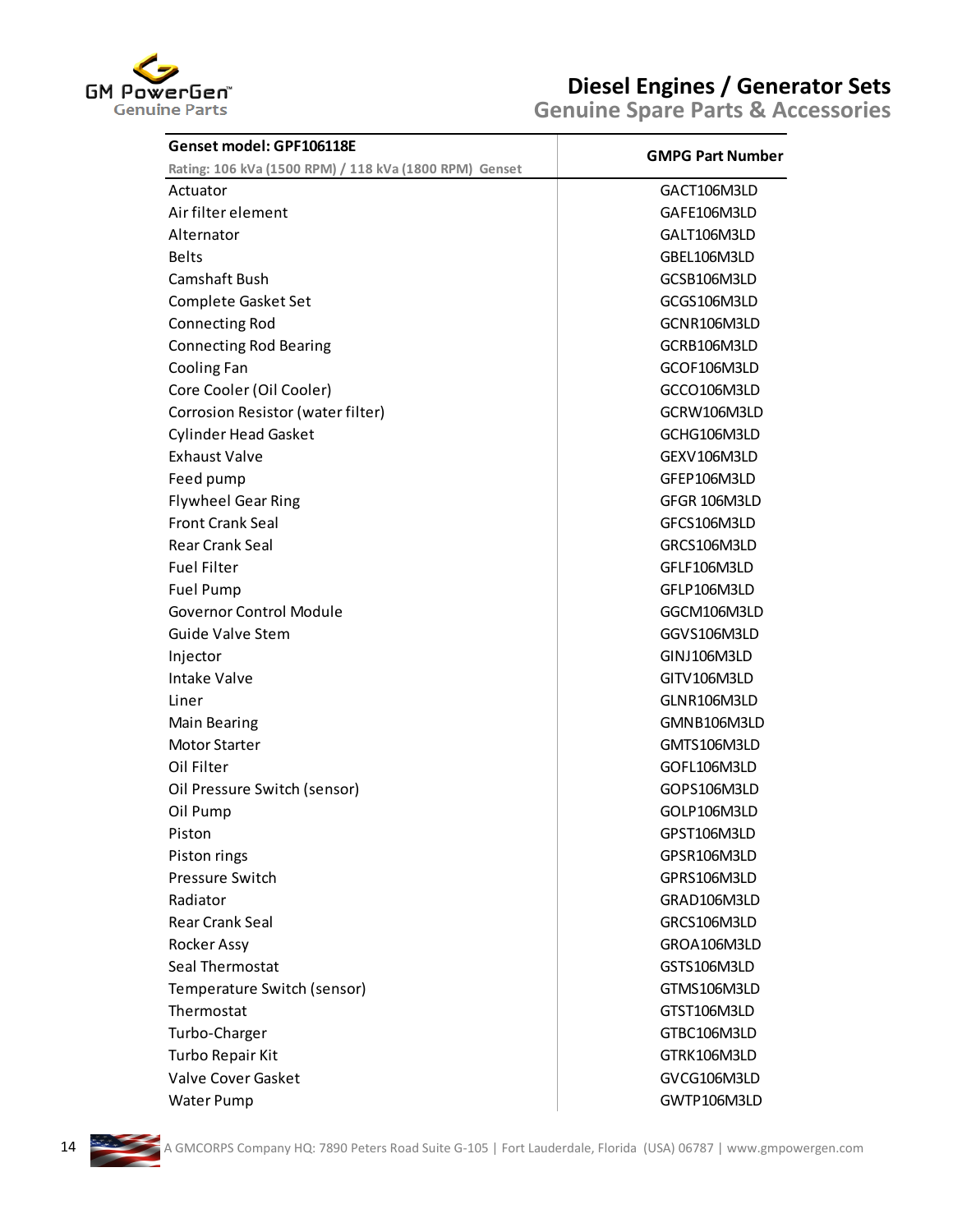

| Genset model: GPS135150E                               |                         |
|--------------------------------------------------------|-------------------------|
| Rating: 135 kVa (1500 RPM) / 150 kVa (1800 RPM) Genset | <b>GMPG Part Number</b> |
| Actuator                                               | GACT135A3LD             |
| Air filter element                                     | GAFE135A3LD             |
| Alternator                                             | GALT135A3LD             |
| <b>Belts</b>                                           | GBEL135A3LD             |
| Camshaft Bush                                          | GCSB135A3LD             |
| Complete Gasket Set                                    | GCGS135A3LD             |
| <b>Connecting Rod</b>                                  | GCNR135A3LD             |
| <b>Connecting Rod Bearing</b>                          | GCRB135A3LD             |
| Cooling Fan                                            | GCOF135A3LD             |
| Core Cooler (Oil Cooler)                               | GCCO135A3LD             |
| Corrosion Resistor (water filter)                      | GCRW135A3LD             |
| <b>Cylinder Head Gasket</b>                            | GCHG135A3LD             |
| <b>Exhaust Valve</b>                                   | GEXV135A3LD             |
| Feed pump                                              | GFEP135A3LD             |
| <b>Flywheel Gear Ring</b>                              | GFGR 135A3LD            |
| <b>Front Crank Seal</b>                                | GFCS135A3LD             |
| <b>Rear Crank Seal</b>                                 | GRCS135A3LD             |
| <b>Fuel Filter</b>                                     | GFLF135A3LD             |
| Fuel Pump                                              | GFLP135A3LD             |
| <b>Governor Control Module</b>                         | GGCM135A3LD             |
| <b>Guide Valve Stem</b>                                | GGVS135A3LD             |
| Injector                                               | GINJ135A3LD             |
| <b>Intake Valve</b>                                    | GITV135A3LD             |
| Liner                                                  | GLNR135A3LD             |
| <b>Main Bearing</b>                                    | GMNB135A3LD             |
| Motor Starter                                          | GMTS135A3LD             |
| Oil Filter                                             | GOFL135A3LD             |
| Oil Pressure Switch (sensor)                           | GOPS135A3LD             |
| Oil Pump                                               | GOLP135A3LD             |
| Piston                                                 | GPST135A3LD             |
| Piston rings                                           | GPSR135A3LD             |
| Pressure Switch                                        | GPRS135A3LD             |
| Radiator                                               | GRAD135A3LD             |
| Rear Crank Seal                                        | GRCS135A3LD             |
| Rocker Assy                                            | GROA135A3LD             |
| Seal Thermostat                                        | GSTS135A3LD             |
| Temperature Switch (sensor)                            | GTMS135A3LD             |
| Thermostat                                             | GTST135A3LD             |
| Turbo-Charger                                          | GTBC135A3LD             |
| Turbo Repair Kit                                       | GTRK135A3LD             |
| Valve Cover Gasket                                     | GVCG135A3LD             |
| Water Pump                                             | GWTP135A3LD             |

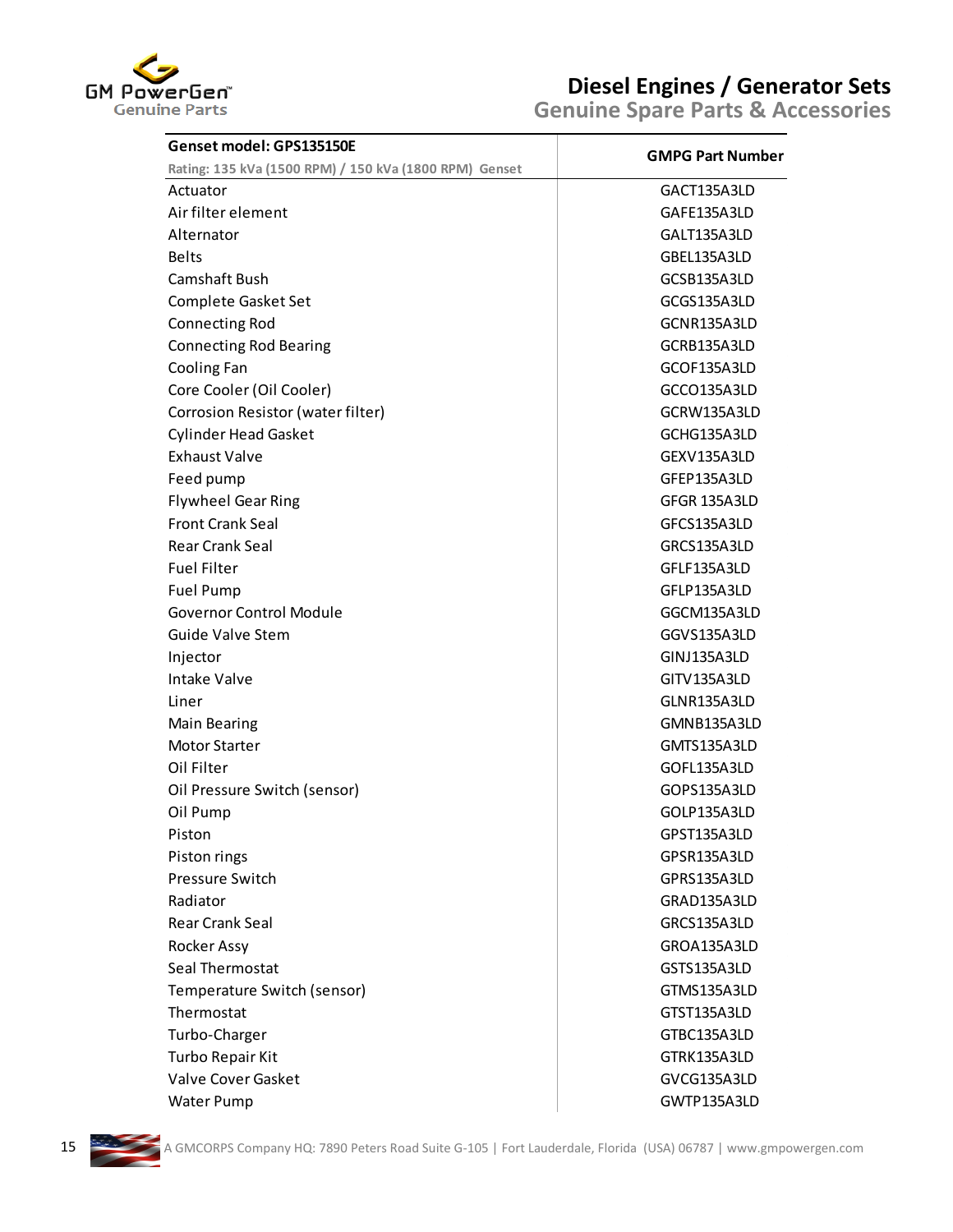

|                                                                                    | <b>Genuine Spare Parts &amp; Accessories</b> |  |
|------------------------------------------------------------------------------------|----------------------------------------------|--|
| Genset model: GPS150167E<br>Rating: 150 kVa (1500 RPM) / 167 kVa (1800 RPM) Genset | <b>GMPG Part Number</b>                      |  |
| Actuator                                                                           | GACT1503LDA                                  |  |
| Air filter element                                                                 | GAFE1503LDA                                  |  |
| Alternator                                                                         | GALT1503LDA                                  |  |
| <b>Belts</b>                                                                       | GBEL1503LDA                                  |  |
| Camshaft Bush                                                                      | GCSB1503LDA                                  |  |
| Complete Gasket Set                                                                | GCGS1503LDA                                  |  |
| <b>Connecting Rod</b>                                                              | GCNR1503LDA                                  |  |
| <b>Connecting Rod Bearing</b>                                                      | GCRB1503LDA                                  |  |
| Cooling Fan                                                                        | GCOF1503LDA                                  |  |
| Core Cooler (Oil Cooler)                                                           | GCCO1503LDA                                  |  |
| Corrosion Resistor (water filter)                                                  | GCRW1503LDA                                  |  |
| <b>Cylinder Head Gasket</b>                                                        | GCHG1503LDA                                  |  |
| <b>Exhaust Valve</b>                                                               | GEXV1503LDA                                  |  |
| Feed pump                                                                          | GFEP1503LDA                                  |  |
| <b>Flywheel Gear Ring</b>                                                          | GFGR 1503LDA                                 |  |
| <b>Front Crank Seal</b>                                                            | GFCS1503LDA                                  |  |
| Rear Crank Seal                                                                    | GRCS1503LDA                                  |  |
| <b>Fuel Filter</b>                                                                 | GFLF1503LDA                                  |  |
| Fuel Pump                                                                          | GFLP1503LDA                                  |  |
| <b>Governor Control Module</b>                                                     | GGCM1503LDA                                  |  |
| <b>Guide Valve Stem</b>                                                            | GGVS1503LDA                                  |  |
| Injector                                                                           | GINJ1503LDA                                  |  |
| <b>Intake Valve</b>                                                                | GITV1503LDA                                  |  |
| Liner                                                                              | GLNR1503LDA                                  |  |
| <b>Main Bearing</b>                                                                | GMNB1503LDA                                  |  |
| <b>Motor Starter</b>                                                               | GMTS1503LDA                                  |  |
| Oil Filter                                                                         | GOFL1503LDA                                  |  |
| Oil Pressure Switch (sensor)                                                       | GOPS1503LDA                                  |  |
| Oil Pump                                                                           | GOLP1503LDA                                  |  |
| Piston                                                                             | GPST1503LDA                                  |  |
| Piston rings                                                                       | GPSR1503LDA                                  |  |
| <b>Pressure Switch</b>                                                             | GPRS1503LDA                                  |  |
| Radiator                                                                           | GRAD1503LDA                                  |  |
| <b>Rear Crank Seal</b>                                                             | GRCS1503LDA                                  |  |
| Rocker Assy                                                                        | GROA1503LDA                                  |  |
| Seal Thermostat                                                                    | GSTS1503LDA                                  |  |
| Temperature Switch (sensor)                                                        | GTMS1503LDA                                  |  |
| Thermostat                                                                         | GTST1503LDA                                  |  |
|                                                                                    | GTBC1503LDA                                  |  |
| Turbo-Charger                                                                      | GTRK1503LDA                                  |  |
| Turbo Repair Kit<br>Valve Cover Gasket                                             |                                              |  |
| <b>Water Pump</b>                                                                  | GVCG1503LDA<br>GWTP1503LDA                   |  |

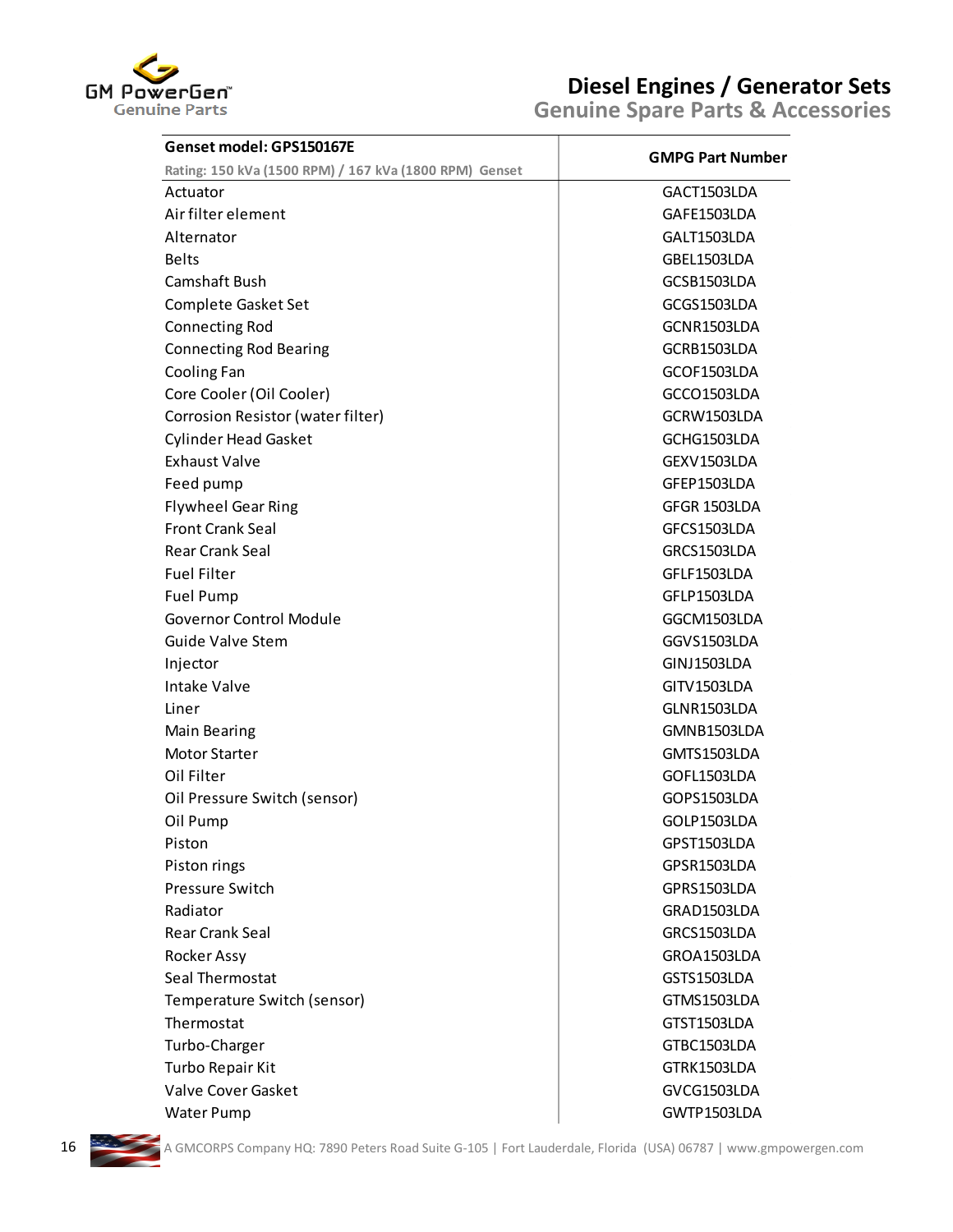

| Genset model: GPS169188E                               | <b>GMPG Part Number</b> |
|--------------------------------------------------------|-------------------------|
| Rating: 169 kVa (1500 RPM) / 188 kVa (1800 RPM) Genset |                         |
| Actuator                                               | GACT1693LDA             |
| Air filter element                                     | GAFE1693LDA             |
| Alternator                                             | GALT1693LDA             |
| <b>Belts</b>                                           | GBEL1693LDA             |
| <b>Camshaft Bush</b>                                   | GCSB1693LDA             |
| Complete Gasket Set                                    | GCGS1693LDA             |
| <b>Connecting Rod</b>                                  | GCNR1693LDA             |
| <b>Connecting Rod Bearing</b>                          | GCRB1693LDA             |
| Cooling Fan                                            | GCOF1693LDA             |
| Core Cooler (Oil Cooler)                               | GCCO1693LDA             |
| Corrosion Resistor (water filter)                      | GCRW1693LDA             |
| <b>Cylinder Head Gasket</b>                            | GCHG1693LDA             |
| <b>Exhaust Valve</b>                                   | GEXV1693LDA             |
| Feed pump                                              | GFEP1693LDA             |
| <b>Flywheel Gear Ring</b>                              | GFGR 1693LDA            |
| <b>Front Crank Seal</b>                                | GFCS1693LDA             |
| <b>Rear Crank Seal</b>                                 | GRCS1693LDA             |
| <b>Fuel Filter</b>                                     | GFLF1693LDA             |
| <b>Fuel Pump</b>                                       | GFLP1693LDA             |
| <b>Governor Control Module</b>                         | GGCM1693LDA             |
| Guide Valve Stem                                       | GGVS1693LDA             |
| Injector                                               | GINJ1693LDA             |
| <b>Intake Valve</b>                                    | GITV1693LDA             |
| Liner                                                  | GLNR1693LDA             |
| <b>Main Bearing</b>                                    | GMNB1693LDA             |
| <b>Motor Starter</b>                                   | GMTS1693LDA             |
| Oil Filter                                             | GOFL1693LDA             |
| Oil Pressure Switch (sensor)                           | GOPS1693LDA             |
| Oil Pump                                               | GOLP1693LDA             |
| Piston                                                 | GPST1693LDA             |
| Piston rings                                           | GPSR1693LDA             |
| Pressure Switch                                        | GPRS1693LDA             |
| Radiator                                               | GRAD1693LDA             |
| <b>Rear Crank Seal</b>                                 | GRCS1693LDA             |
| Rocker Assy                                            | GROA1693LDA             |
| Seal Thermostat                                        | GSTS1693LDA             |
| Temperature Switch (sensor)                            | GTMS1693LDA             |
| Thermostat                                             | GTST1693LDA             |
| Turbo-Charger                                          | GTBC1693LDA             |
| Turbo Repair Kit                                       | GTRK1693LDA             |
| Valve Cover Gasket                                     | GVCG1693LDA             |

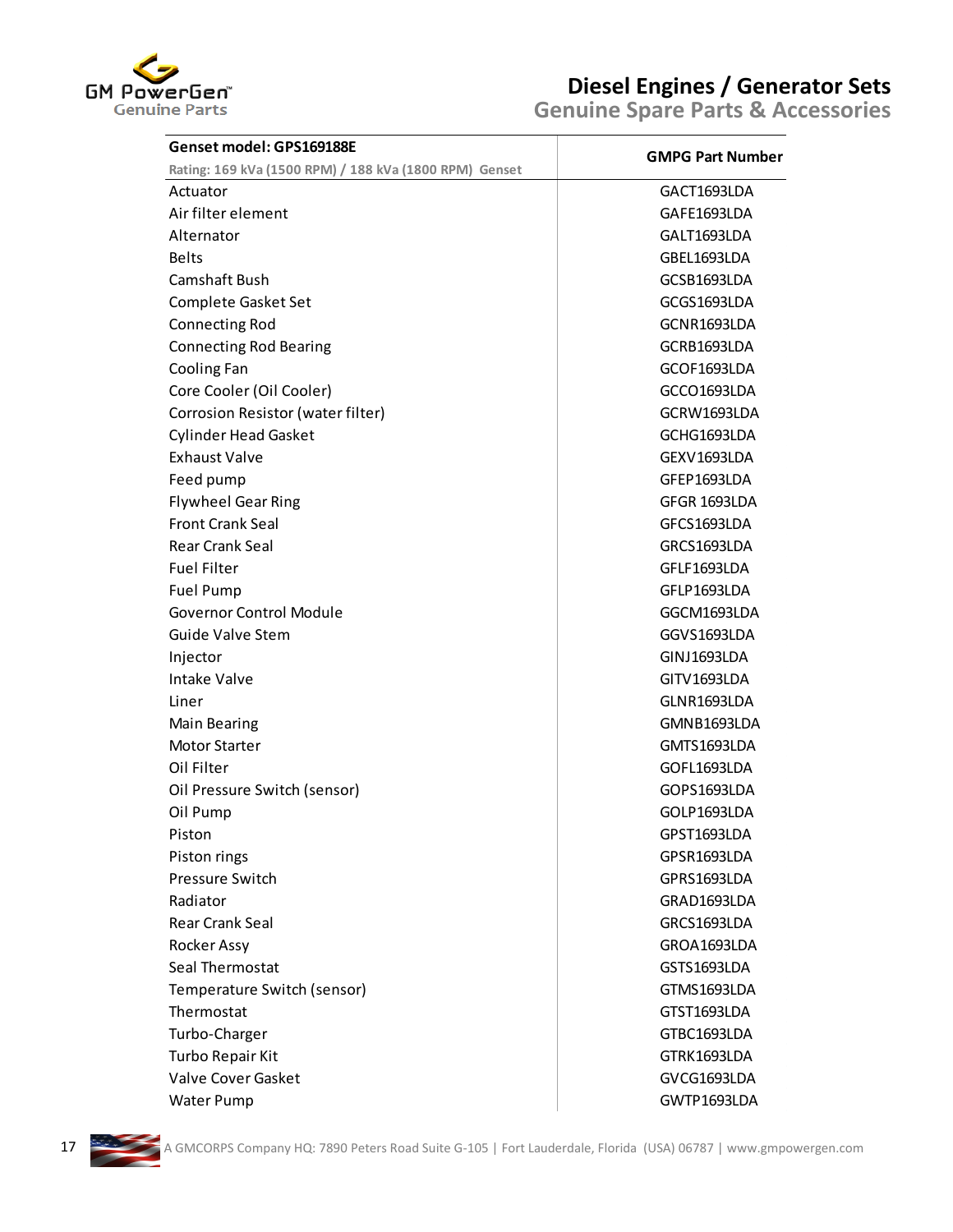

| Genset model: GPS188208E                               | <b>GMPG Part Number</b> |
|--------------------------------------------------------|-------------------------|
| Rating: 188 kVa (1500 RPM) / 208 kVa (1800 RPM) Genset |                         |
| Actuator                                               | GACT1883LDA             |
| Air filter element                                     | GAFE1883LDA             |
| Alternator                                             | GALT1883LDA             |
| <b>Belts</b>                                           | GBEL1883LDA             |
| Camshaft Bush                                          | GCSB1883LDA             |
| Complete Gasket Set                                    | GCGS1883LDA             |
| <b>Connecting Rod</b>                                  | GCNR1883LDA             |
| <b>Connecting Rod Bearing</b>                          | GCRB1883LDA             |
| Cooling Fan                                            | GCOF1883LDA             |
| Core Cooler (Oil Cooler)                               | GCCO1883LDA             |
| Corrosion Resistor (water filter)                      | GCRW1883LDA             |
| <b>Cylinder Head Gasket</b>                            | GCHG1883LDA             |
| <b>Exhaust Valve</b>                                   | GEXV1883LDA             |
| Feed pump                                              | GFEP1883LDA             |
| <b>Flywheel Gear Ring</b>                              | GFGR 1883LDA            |
| <b>Front Crank Seal</b>                                | GFCS1883LDA             |
| <b>Rear Crank Seal</b>                                 | GRCS1883LDA             |
| <b>Fuel Filter</b>                                     | GFLF1883LDA             |
| <b>Fuel Pump</b>                                       | GFLP1883LDA             |
| <b>Governor Control Module</b>                         | GGCM1883LDA             |
| Guide Valve Stem                                       | GGVS1883LDA             |
| Injector                                               | GINJ1883LDA             |
| <b>Intake Valve</b>                                    | GITV1883LDA             |
| Liner                                                  | GLNR1883LDA             |
| <b>Main Bearing</b>                                    | GMNB1883LDA             |
| <b>Motor Starter</b>                                   | GMTS1883LDA             |
| Oil Filter                                             | GOFL1883LDA             |
| Oil Pressure Switch (sensor)                           | GOPS1883LDA             |
| Oil Pump                                               | GOLP1883LDA             |
| Piston                                                 | GPST1883LDA             |
| Piston rings                                           | GPSR1883LDA             |
| Pressure Switch                                        | GPRS1883LDA             |
| Radiator                                               | GRAD1883LDA             |
| Rear Crank Seal                                        | GRCS1883LDA             |
| Rocker Assy                                            | GROA1883LDA             |
| Seal Thermostat                                        | GSTS1883LDA             |
| Temperature Switch (sensor)                            | GTMS1883LDA             |
| Thermostat                                             | GTST1883LDA             |
| Turbo-Charger                                          | GTBC1883LDA             |
| Turbo Repair Kit                                       | GTRK1883LDA             |
| Valve Cover Gasket                                     | GVCG1883LDA             |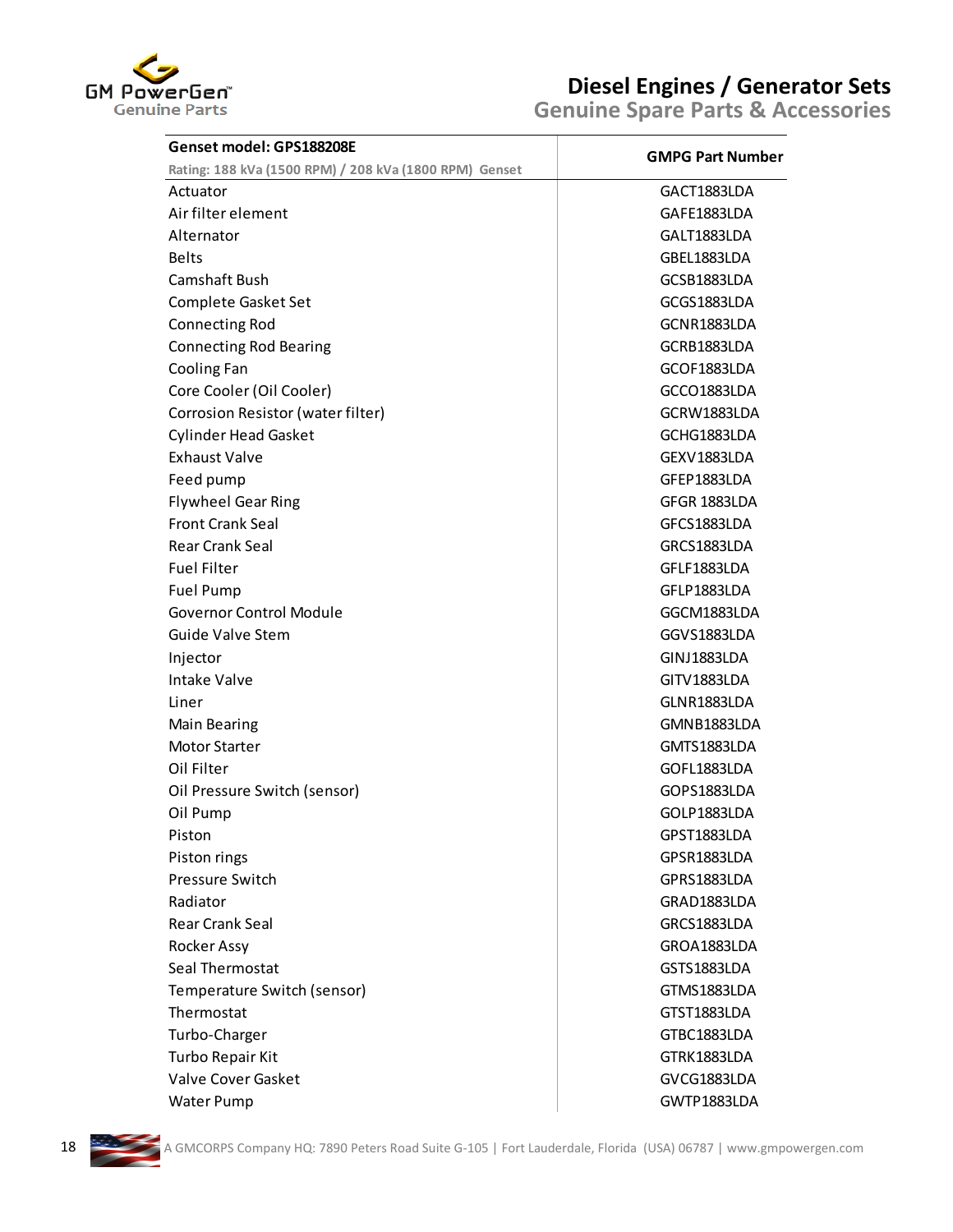

| Genset model: GPS200222E                               | <b>GMPG Part Number</b> |
|--------------------------------------------------------|-------------------------|
| Rating: 200 kVa (1500 RPM) / 222 kVa (1800 RPM) Genset |                         |
| Actuator                                               | GACT200H4LD             |
| Air filter element                                     | GAFE200H4LD             |
| Alternator                                             | GALT200H4LD             |
| <b>Belts</b>                                           | GBEL200H4LD             |
| Camshaft Bush                                          | GCSB200H4LD             |
| Complete Gasket Set                                    | GCGS200H4LD             |
| <b>Connecting Rod</b>                                  | GCNR200H4LD             |
| <b>Connecting Rod Bearing</b>                          | GCRB200H4LD             |
| Cooling Fan                                            | GCOF200H4LD             |
| Core Cooler (Oil Cooler)                               | GCCO200H4LD             |
| Corrosion Resistor (water filter)                      | GCRW200H4LD             |
| <b>Cylinder Head Gasket</b>                            | GCHG200H4LD             |
| <b>Exhaust Valve</b>                                   | GEXV200H4LD             |
| Feed pump                                              | GFEP200H4LD             |
| <b>Flywheel Gear Ring</b>                              | GFGR 200H4LD            |
| <b>Front Crank Seal</b>                                | GFCS200H4LD             |
| <b>Rear Crank Seal</b>                                 | GRCS200H4LD             |
| <b>Fuel Filter</b>                                     | GFLF200H4LD             |
| Fuel Pump                                              | GFLP200H4LD             |
| <b>Governor Control Module</b>                         | GGCM200H4LD             |
| <b>Guide Valve Stem</b>                                | GGVS200H4LD             |
| Injector                                               | GINJ200H4LD             |
| <b>Intake Valve</b>                                    | GITV200H4LD             |
| Liner                                                  | GLNR200H4LD             |
| <b>Main Bearing</b>                                    | GMNB200H4LD             |
| <b>Motor Starter</b>                                   | GMTS200H4LD             |
| Oil Filter                                             | GOFL200H4LD             |
| Oil Pressure Switch (sensor)                           | GOPS200H4LD             |
| Oil Pump                                               | GOLP200H4LD             |
| Piston                                                 | GPST200H4LD             |
| Piston rings                                           | GPSR200H4LD             |
| Pressure Switch                                        | GPRS200H4LD             |
| Radiator                                               | GRAD200H4LD             |
| Rear Crank Seal                                        | GRCS200H4LD             |
| Rocker Assy                                            | GROA200H4LD             |
| Seal Thermostat                                        | GSTS200H4LD             |
| Temperature Switch (sensor)                            | GTMS200H4LD             |
| Thermostat                                             | GTST200H4LD             |
| Turbo-Charger                                          | GTBC200H4LD             |
| Turbo Repair Kit                                       | GTRK200H4LD             |
| Valve Cover Gasket                                     | GVCG200H4LD             |

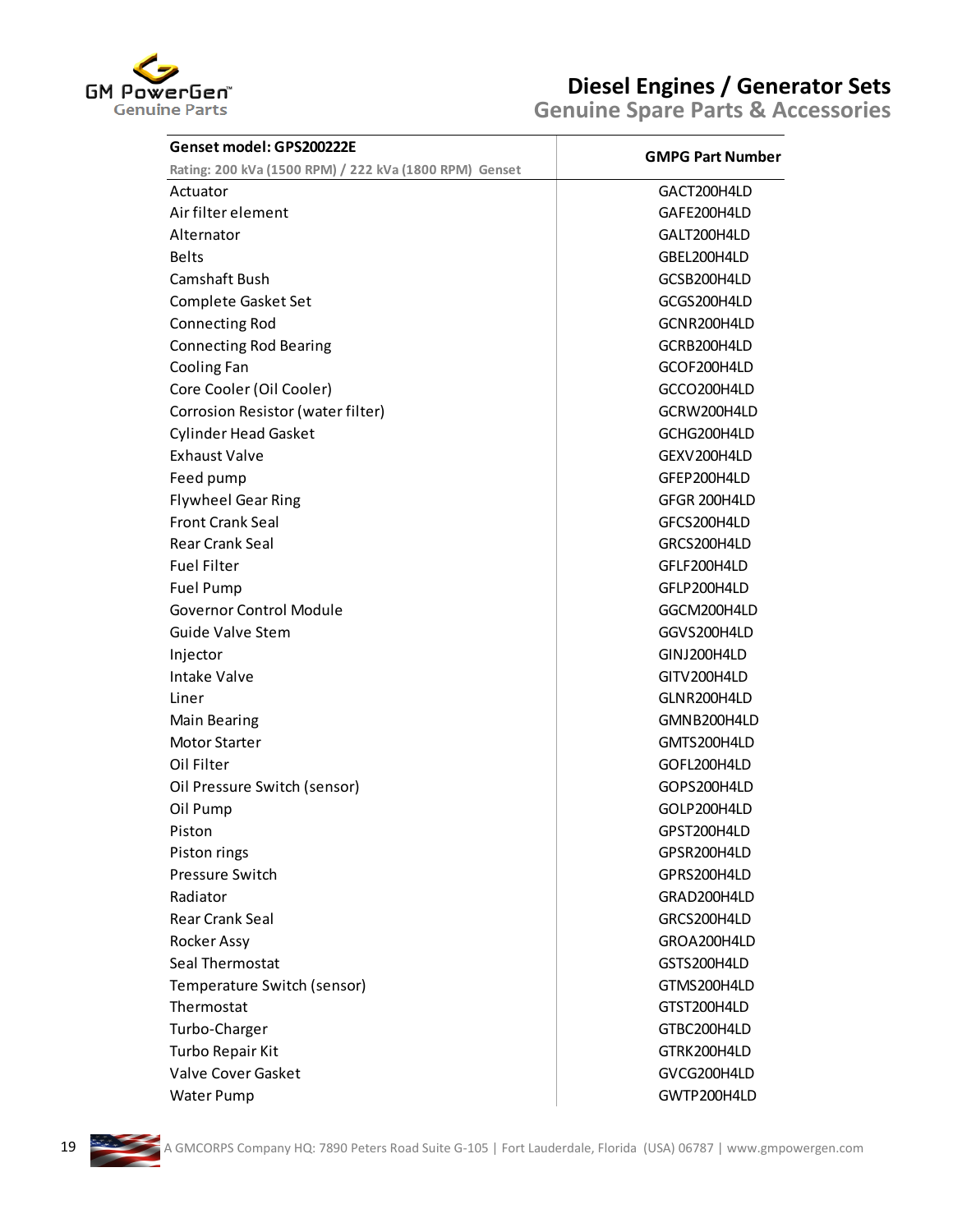

| Genset model: GPS225250E                               |                         |
|--------------------------------------------------------|-------------------------|
| Rating: 225 kVa (1500 RPM) / 250 kVa (1800 RPM) Genset | <b>GMPG Part Number</b> |
| Actuator                                               | GACT225H4LD             |
| Air filter element                                     | GAFE225H4LD             |
| Alternator                                             | GALT225H4LD             |
| <b>Belts</b>                                           | GBEL225H4LD             |
| Camshaft Bush                                          | GCSB225H4LD             |
| Complete Gasket Set                                    | GCGS225H4LD             |
| <b>Connecting Rod</b>                                  | GCNR225H4LD             |
| <b>Connecting Rod Bearing</b>                          | GCRB225H4LD             |
| Cooling Fan                                            | GCOF225H4LD             |
| Core Cooler (Oil Cooler)                               | GCCO225H4LD             |
| Corrosion Resistor (water filter)                      | GCRW225H4LD             |
| <b>Cylinder Head Gasket</b>                            | GCHG225H4LD             |
| <b>Exhaust Valve</b>                                   | GEXV225H4LD             |
| Feed pump                                              | GFEP225H4LD             |
| <b>Flywheel Gear Ring</b>                              | GFGR 225H4LD            |
| <b>Front Crank Seal</b>                                | GFCS225H4LD             |
| Rear Crank Seal                                        | GRCS225H4LD             |
| <b>Fuel Filter</b>                                     | GFLF225H4LD             |
| Fuel Pump                                              | GFLP225H4LD             |
| <b>Governor Control Module</b>                         | GGCM225H4LD             |
| <b>Guide Valve Stem</b>                                | GGVS225H4LD             |
| Injector                                               | GINJ225H4LD             |
| <b>Intake Valve</b>                                    | GITV225H4LD             |
| Liner                                                  | GLNR225H4LD             |
| <b>Main Bearing</b>                                    | GMNB225H4LD             |
| <b>Motor Starter</b>                                   | GMTS225H4LD             |
| Oil Filter                                             | GOFL225H4LD             |
| Oil Pressure Switch (sensor)                           | GOPS225H4LD             |
| Oil Pump                                               | GOLP225H4LD             |
| Piston                                                 | GPST225H4LD             |
| Piston rings                                           | GPSR225H4LD             |
| <b>Pressure Switch</b>                                 | GPRS225H4LD             |
| Radiator                                               | GRAD225H4LD             |
| Rear Crank Seal                                        | GRCS225H4LD             |
| Rocker Assy                                            | GROA225H4LD             |
| Seal Thermostat                                        | GSTS225H4LD             |
| Temperature Switch (sensor)                            | GTMS225H4LD             |
| Thermostat                                             | GTST225H4LD             |
| Turbo-Charger                                          | GTBC225H4LD             |
| Turbo Repair Kit                                       | GTRK225H4LD             |
| Valve Cover Gasket                                     | GVCG225H4LD             |
| <b>Water Pump</b>                                      | GWTP225H4LD             |

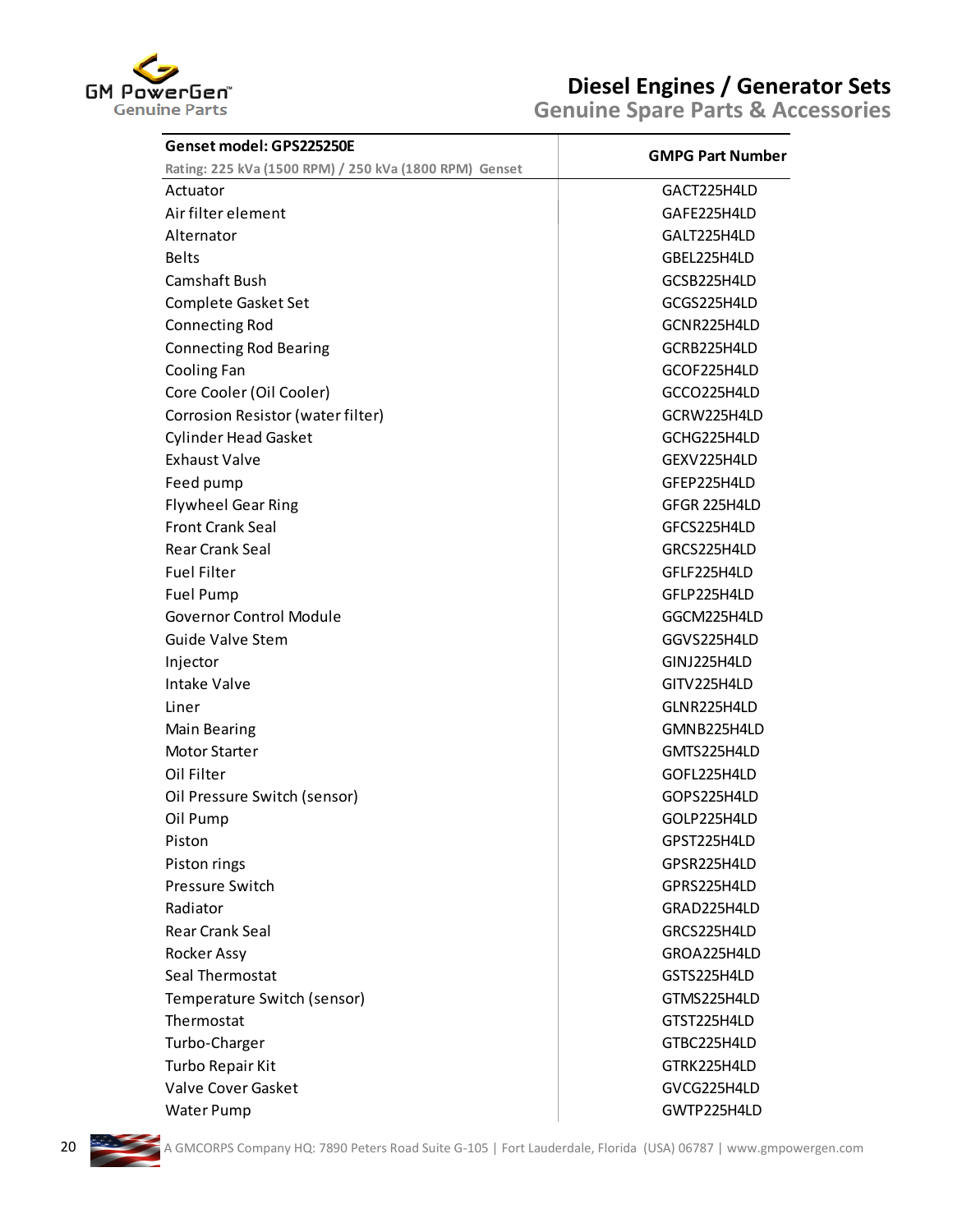

| <b>GMPG Part Number</b><br>GACT250H4LFD<br>GAFE250H4LFD<br>GALT250H4LFD<br>GBEL250H4LFD<br>GCSB250H4LFD<br>GCGS250H4LFD<br>GCNR250H4LFD<br>GCRB250H4LFD<br>GCOF250H4LFD<br>GCCO250H4LFD<br>GCRW250H4LFD<br>GCHG250H4LFD<br>GEXV250H4LFD<br>GFEP250H4LFD<br>GFGR 250H4LFD<br>GFCS250H4LFD<br>GRCS250H4LFD<br>GFLF250H4LFD<br>GFLP250H4LFD<br>GGCM250H4LFD<br>GGVS250H4LFD<br>GINJ250H4LFD<br>GITV250H4LFD<br>GLNR250H4LFD<br>GMNB250H4LFD<br>GMTS250H4LFD<br>GOFL250H4LFD<br>GOPS250H4LFD<br>GOLP250H4LFD<br>GPST250H4LFD<br>GPSR250H4LFD<br>GPRS250H4LFD<br>GRAD250H4LFD<br>GRCS250H4LFD<br>GROA250H4LFD<br>GSTS250H4LFD<br>GTMS250H4LFD<br>GTST250H4LFD<br>GTBC250H4LFD<br>GTRK250H4LFD | Genset model: GPS250278E                               |              |
|------------------------------------------------------------------------------------------------------------------------------------------------------------------------------------------------------------------------------------------------------------------------------------------------------------------------------------------------------------------------------------------------------------------------------------------------------------------------------------------------------------------------------------------------------------------------------------------------------------------------------------------------------------------------------------------|--------------------------------------------------------|--------------|
|                                                                                                                                                                                                                                                                                                                                                                                                                                                                                                                                                                                                                                                                                          | Rating: 250 kVa (1500 RPM) / 278 kVa (1800 RPM) Genset |              |
|                                                                                                                                                                                                                                                                                                                                                                                                                                                                                                                                                                                                                                                                                          | Actuator                                               |              |
|                                                                                                                                                                                                                                                                                                                                                                                                                                                                                                                                                                                                                                                                                          | Air filter element                                     |              |
|                                                                                                                                                                                                                                                                                                                                                                                                                                                                                                                                                                                                                                                                                          | Alternator                                             |              |
|                                                                                                                                                                                                                                                                                                                                                                                                                                                                                                                                                                                                                                                                                          | <b>Belts</b>                                           |              |
|                                                                                                                                                                                                                                                                                                                                                                                                                                                                                                                                                                                                                                                                                          | Camshaft Bush                                          |              |
|                                                                                                                                                                                                                                                                                                                                                                                                                                                                                                                                                                                                                                                                                          | Complete Gasket Set                                    |              |
|                                                                                                                                                                                                                                                                                                                                                                                                                                                                                                                                                                                                                                                                                          | <b>Connecting Rod</b>                                  |              |
|                                                                                                                                                                                                                                                                                                                                                                                                                                                                                                                                                                                                                                                                                          | <b>Connecting Rod Bearing</b>                          |              |
|                                                                                                                                                                                                                                                                                                                                                                                                                                                                                                                                                                                                                                                                                          | Cooling Fan                                            |              |
|                                                                                                                                                                                                                                                                                                                                                                                                                                                                                                                                                                                                                                                                                          | Core Cooler (Oil Cooler)                               |              |
|                                                                                                                                                                                                                                                                                                                                                                                                                                                                                                                                                                                                                                                                                          | Corrosion Resistor (water filter)                      |              |
|                                                                                                                                                                                                                                                                                                                                                                                                                                                                                                                                                                                                                                                                                          | <b>Cylinder Head Gasket</b>                            |              |
|                                                                                                                                                                                                                                                                                                                                                                                                                                                                                                                                                                                                                                                                                          | <b>Exhaust Valve</b>                                   |              |
|                                                                                                                                                                                                                                                                                                                                                                                                                                                                                                                                                                                                                                                                                          | Feed pump                                              |              |
|                                                                                                                                                                                                                                                                                                                                                                                                                                                                                                                                                                                                                                                                                          | <b>Flywheel Gear Ring</b>                              |              |
|                                                                                                                                                                                                                                                                                                                                                                                                                                                                                                                                                                                                                                                                                          | <b>Front Crank Seal</b>                                |              |
|                                                                                                                                                                                                                                                                                                                                                                                                                                                                                                                                                                                                                                                                                          | <b>Rear Crank Seal</b>                                 |              |
|                                                                                                                                                                                                                                                                                                                                                                                                                                                                                                                                                                                                                                                                                          | <b>Fuel Filter</b>                                     |              |
|                                                                                                                                                                                                                                                                                                                                                                                                                                                                                                                                                                                                                                                                                          | <b>Fuel Pump</b>                                       |              |
|                                                                                                                                                                                                                                                                                                                                                                                                                                                                                                                                                                                                                                                                                          | <b>Governor Control Module</b>                         |              |
|                                                                                                                                                                                                                                                                                                                                                                                                                                                                                                                                                                                                                                                                                          | Guide Valve Stem                                       |              |
|                                                                                                                                                                                                                                                                                                                                                                                                                                                                                                                                                                                                                                                                                          | Injector                                               |              |
|                                                                                                                                                                                                                                                                                                                                                                                                                                                                                                                                                                                                                                                                                          | Intake Valve                                           |              |
|                                                                                                                                                                                                                                                                                                                                                                                                                                                                                                                                                                                                                                                                                          | Liner                                                  |              |
|                                                                                                                                                                                                                                                                                                                                                                                                                                                                                                                                                                                                                                                                                          | <b>Main Bearing</b>                                    |              |
|                                                                                                                                                                                                                                                                                                                                                                                                                                                                                                                                                                                                                                                                                          | <b>Motor Starter</b>                                   |              |
|                                                                                                                                                                                                                                                                                                                                                                                                                                                                                                                                                                                                                                                                                          | Oil Filter                                             |              |
|                                                                                                                                                                                                                                                                                                                                                                                                                                                                                                                                                                                                                                                                                          | Oil Pressure Switch (sensor)                           |              |
|                                                                                                                                                                                                                                                                                                                                                                                                                                                                                                                                                                                                                                                                                          | Oil Pump                                               |              |
|                                                                                                                                                                                                                                                                                                                                                                                                                                                                                                                                                                                                                                                                                          | Piston                                                 |              |
|                                                                                                                                                                                                                                                                                                                                                                                                                                                                                                                                                                                                                                                                                          | Piston rings                                           |              |
|                                                                                                                                                                                                                                                                                                                                                                                                                                                                                                                                                                                                                                                                                          | Pressure Switch                                        |              |
|                                                                                                                                                                                                                                                                                                                                                                                                                                                                                                                                                                                                                                                                                          | Radiator                                               |              |
|                                                                                                                                                                                                                                                                                                                                                                                                                                                                                                                                                                                                                                                                                          | <b>Rear Crank Seal</b>                                 |              |
|                                                                                                                                                                                                                                                                                                                                                                                                                                                                                                                                                                                                                                                                                          | Rocker Assy                                            |              |
|                                                                                                                                                                                                                                                                                                                                                                                                                                                                                                                                                                                                                                                                                          | Seal Thermostat                                        |              |
|                                                                                                                                                                                                                                                                                                                                                                                                                                                                                                                                                                                                                                                                                          | Temperature Switch (sensor)                            |              |
|                                                                                                                                                                                                                                                                                                                                                                                                                                                                                                                                                                                                                                                                                          | Thermostat                                             |              |
|                                                                                                                                                                                                                                                                                                                                                                                                                                                                                                                                                                                                                                                                                          | Turbo-Charger                                          |              |
|                                                                                                                                                                                                                                                                                                                                                                                                                                                                                                                                                                                                                                                                                          | Turbo Repair Kit                                       |              |
|                                                                                                                                                                                                                                                                                                                                                                                                                                                                                                                                                                                                                                                                                          | Valve Cover Gasket                                     | GVCG250H4LFD |

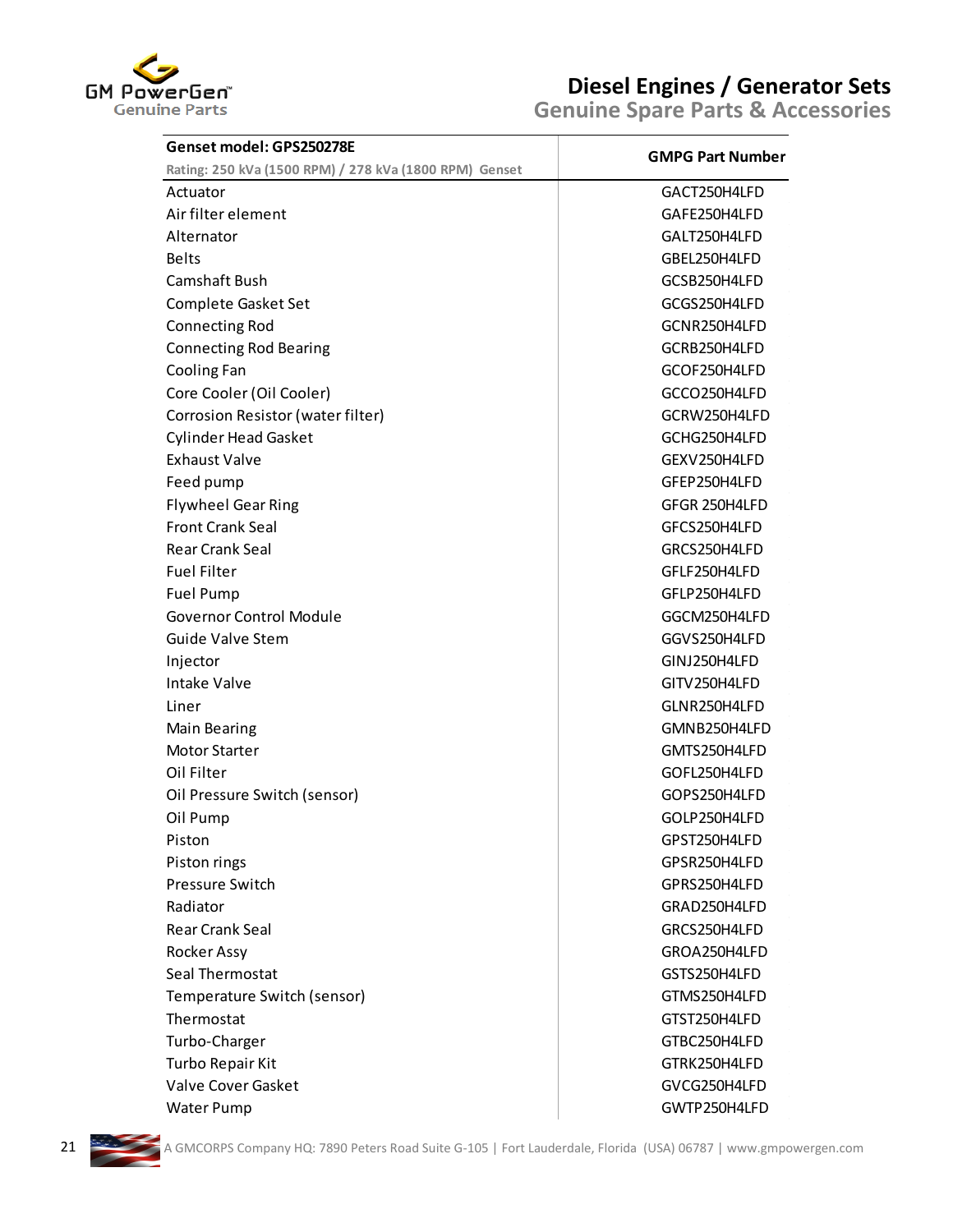

| Genset model: GPS275306E                               |                         |
|--------------------------------------------------------|-------------------------|
| Rating: 275 kVa (1500 RPM) / 306 kVa (1800 RPM) Genset | <b>GMPG Part Number</b> |
| Actuator                                               | GACT2754LDA             |
| Air filter element                                     | GAFE2754LDA             |
| Alternator                                             | GALT2754LDA             |
| <b>Belts</b>                                           | GBEL2754LDA             |
| <b>Camshaft Bush</b>                                   | GCSB2754LDA             |
| Complete Gasket Set                                    | GCGS2754LDA             |
| <b>Connecting Rod</b>                                  | GCNR2754LDA             |
| <b>Connecting Rod Bearing</b>                          | GCRB2754LDA             |
| Cooling Fan                                            | GCOF2754LDA             |
| Core Cooler (Oil Cooler)                               | GCCO2754LDA             |
| Corrosion Resistor (water filter)                      | GCRW2754LDA             |
| <b>Cylinder Head Gasket</b>                            | GCHG2754LDA             |
| <b>Exhaust Valve</b>                                   | GEXV2754LDA             |
| Feed pump                                              | GFEP2754LDA             |
| <b>Flywheel Gear Ring</b>                              | GFGR 2754LDA            |
| <b>Front Crank Seal</b>                                | GFCS2754LDA             |
| <b>Rear Crank Seal</b>                                 | GRCS2754LDA             |
| <b>Fuel Filter</b>                                     | GFLF2754LDA             |
| <b>Fuel Pump</b>                                       | GFLP2754LDA             |
| <b>Governor Control Module</b>                         | GGCM2754LDA             |
| <b>Guide Valve Stem</b>                                | GGVS2754LDA             |
| Injector                                               | GINJ2754LDA             |
| <b>Intake Valve</b>                                    | GITV2754LDA             |
| Liner                                                  | GLNR2754LDA             |
| <b>Main Bearing</b>                                    | GMNB2754LDA             |
| <b>Motor Starter</b>                                   | GMTS2754LDA             |
| Oil Filter                                             | GOFL2754LDA             |
| Oil Pressure Switch (sensor)                           | GOPS2754LDA             |
| Oil Pump                                               | GOLP2754LDA             |
| Piston                                                 | GPST2754LDA             |
| Piston rings                                           | GPSR2754LDA             |
| Pressure Switch                                        | GPRS2754LDA             |
| Radiator                                               | GRAD2754LDA             |
| Rear Crank Seal                                        | GRCS2754LDA             |
| Rocker Assy                                            | GROA2754LDA             |
| Seal Thermostat                                        | GSTS2754LDA             |
| Temperature Switch (sensor)                            | GTMS2754LDA             |
| Thermostat                                             | GTST2754LDA             |
| Turbo-Charger                                          | GTBC2754LDA             |
| Turbo Repair Kit                                       | GTRK2754LDA             |
| Valve Cover Gasket                                     | GVCG2754LDA             |
| Water Pump                                             | GWTP2754LDA             |

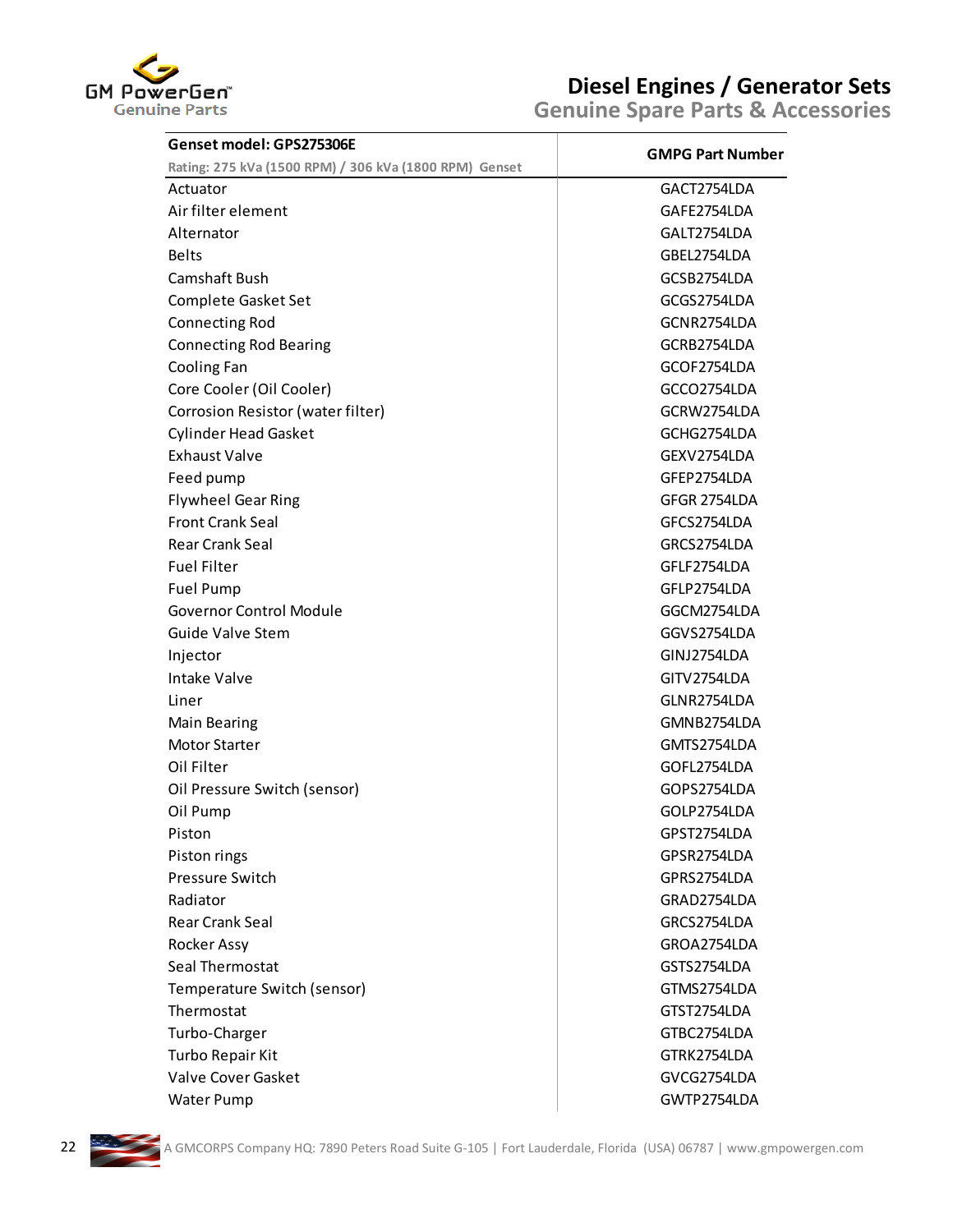

| Genset model: GPS313347E                               |                         |
|--------------------------------------------------------|-------------------------|
| Rating: 313 kVa (1500 RPM) / 347 kVa (1800 RPM) Genset | <b>GMPG Part Number</b> |
| Actuator                                               | GACT3134LFD             |
| Air filter element                                     | GAFE3134LFD             |
| Alternator                                             | GALT3134LFD             |
| <b>Belts</b>                                           | GBEL3134LFD             |
| Camshaft Bush                                          | GCSB3134LFD             |
| Complete Gasket Set                                    | GCGS3134LFD             |
| <b>Connecting Rod</b>                                  | GCNR3134LFD             |
| <b>Connecting Rod Bearing</b>                          | GCRB3134LFD             |
| Cooling Fan                                            | GCOF3134LFD             |
| Core Cooler (Oil Cooler)                               | GCCO3134LFD             |
| Corrosion Resistor (water filter)                      | GCRW3134LFD             |
| <b>Cylinder Head Gasket</b>                            | GCHG3134LFD             |
| <b>Exhaust Valve</b>                                   | GEXV3134LFD             |
| Feed pump                                              | GFEP3134LFD             |
| <b>Flywheel Gear Ring</b>                              | GFGR 3134LFD            |
| <b>Front Crank Seal</b>                                | GFCS3134LFD             |
| <b>Rear Crank Seal</b>                                 | GRCS3134LFD             |
| <b>Fuel Filter</b>                                     | GFLF3134LFD             |
| Fuel Pump                                              | GFLP3134LFD             |
| <b>Governor Control Module</b>                         | GGCM3134LFD             |
| Guide Valve Stem                                       | GGVS3134LFD             |
| Injector                                               | GINJ3134LFD             |
| Intake Valve                                           | GITV3134LFD             |
| Liner                                                  | GLNR3134LFD             |
| <b>Main Bearing</b>                                    | GMNB3134LFD             |
| <b>Motor Starter</b>                                   | GMTS3134LFD             |
| Oil Filter                                             | GOFL3134LFD             |
| Oil Pressure Switch (sensor)                           | GOPS3134LFD             |
| Oil Pump                                               | GOLP3134LFD             |
| Piston                                                 | GPST3134LFD             |
| Piston rings                                           | GPSR3134LFD             |
| Pressure Switch                                        | GPRS3134LFD             |
| Radiator                                               | GRAD3134LFD             |
| <b>Rear Crank Seal</b>                                 | GRCS3134LFD             |
| Rocker Assy                                            | GROA3134LFD             |
| Seal Thermostat                                        | GSTS3134LFD             |
| Temperature Switch (sensor)                            | GTMS3134LFD             |
| Thermostat                                             | GTST3134LFD             |
| Turbo-Charger                                          | GTBC3134LFD             |
| Turbo Repair Kit                                       | GTRK3134LFD             |
| Valve Cover Gasket                                     | GVCG3134LFD             |

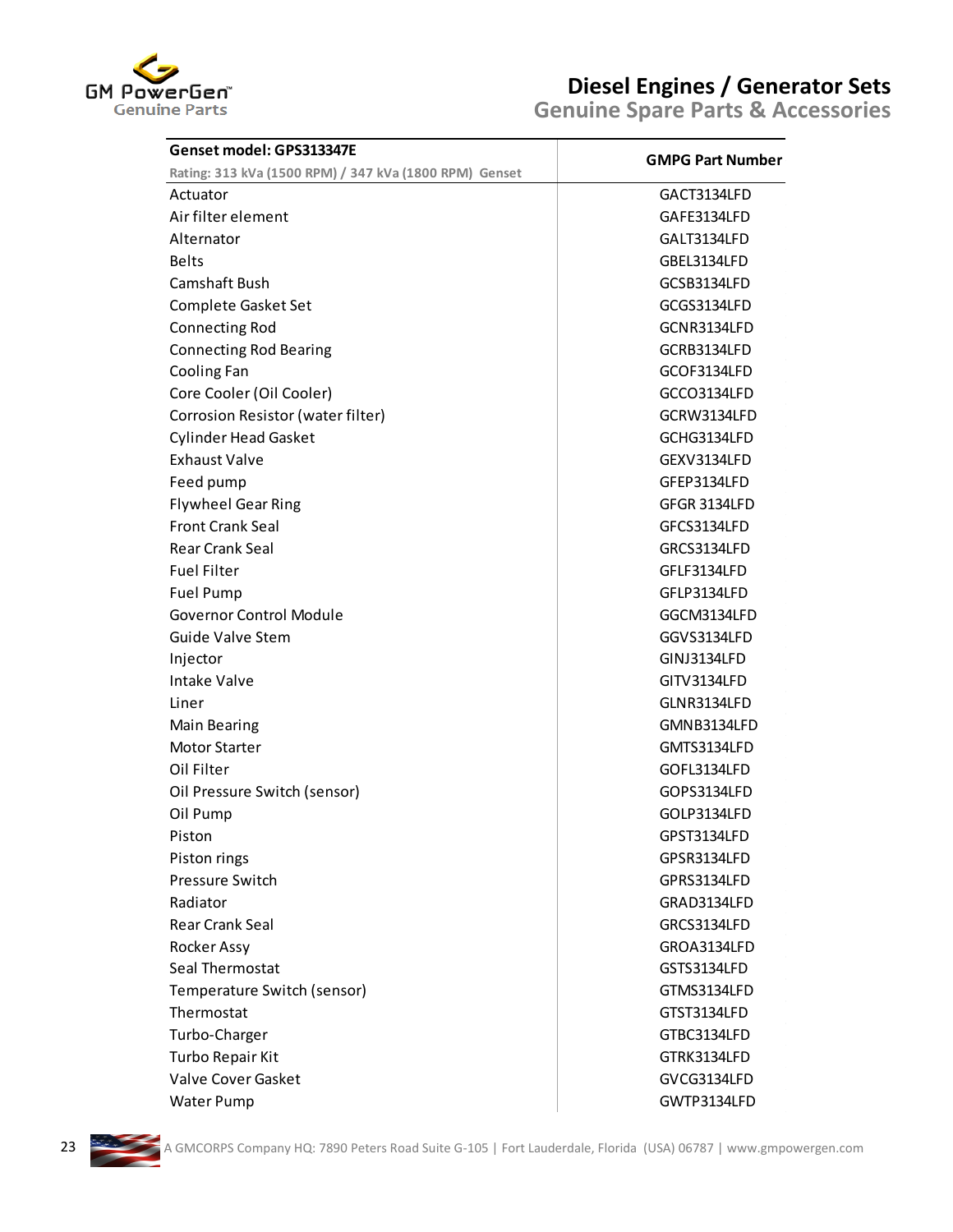

| Genset model: GPS350389E                               |                         |
|--------------------------------------------------------|-------------------------|
| Rating: 350 kVa (1500 RPM) / 389 kVa (1800 RPM) Genset | <b>GMPG Part Number</b> |
| Actuator                                               | GACT350S9LD             |
| Air filter element                                     | GAFE350S9LD             |
| Alternator                                             | GALT350S9LD             |
| <b>Belts</b>                                           | GBEL350S9LD             |
| Camshaft Bush                                          | GCSB350S9LD             |
| Complete Gasket Set                                    | GCGS350S9LD             |
| <b>Connecting Rod</b>                                  | GCNR350S9LD             |
| <b>Connecting Rod Bearing</b>                          | GCRB350S9LD             |
| Cooling Fan                                            | GCOF350S9LD             |
| Core Cooler (Oil Cooler)                               | GCCO350S9LD             |
| Corrosion Resistor (water filter)                      | GCRW350S9LD             |
| <b>Cylinder Head Gasket</b>                            | GCHG350S9LD             |
| <b>Exhaust Valve</b>                                   | GEXV350S9LD             |
| Feed pump                                              | GFEP350S9LD             |
| <b>Flywheel Gear Ring</b>                              | GFGR 350S9LD            |
| <b>Front Crank Seal</b>                                | GFCS350S9LD             |
| <b>Rear Crank Seal</b>                                 | GRCS350S9LD             |
| <b>Fuel Filter</b>                                     | GFLF350S9LD             |
| <b>Fuel Pump</b>                                       | GFLP350S9LD             |
| <b>Governor Control Module</b>                         | GGCM350S9LD             |
| Guide Valve Stem                                       | GGVS350S9LD             |
| Injector                                               | GINJ350S9LD             |
| Intake Valve                                           | GITV350S9LD             |
| Liner                                                  | GLNR350S9LD             |
| <b>Main Bearing</b>                                    | GMNB350S9LD             |
| <b>Motor Starter</b>                                   | GMTS350S9LD             |
| Oil Filter                                             | GOFL350S9LD             |
| Oil Pressure Switch (sensor)                           | GOPS350S9LD             |
| Oil Pump                                               | GOLP350S9LD             |
| Piston                                                 | GPST350S9LD             |
| Piston rings                                           | GPSR350S9LD             |
| Pressure Switch                                        | GPRS350S9LD             |
| Radiator                                               | GRAD350S9LD             |
| <b>Rear Crank Seal</b>                                 | GRCS350S9LD             |
| Rocker Assy                                            | GROA350S9LD             |
| Seal Thermostat                                        | GSTS350S9LD             |
| Temperature Switch (sensor)                            | GTMS350S9LD             |
| Thermostat                                             | GTST350S9LD             |
| Turbo-Charger                                          | GTBC350S9LD             |
| Turbo Repair Kit                                       | GTRK350S9LD             |
| Valve Cover Gasket                                     | GVCG350S9LD             |
| Water Pump                                             | GWTP350S9LD             |

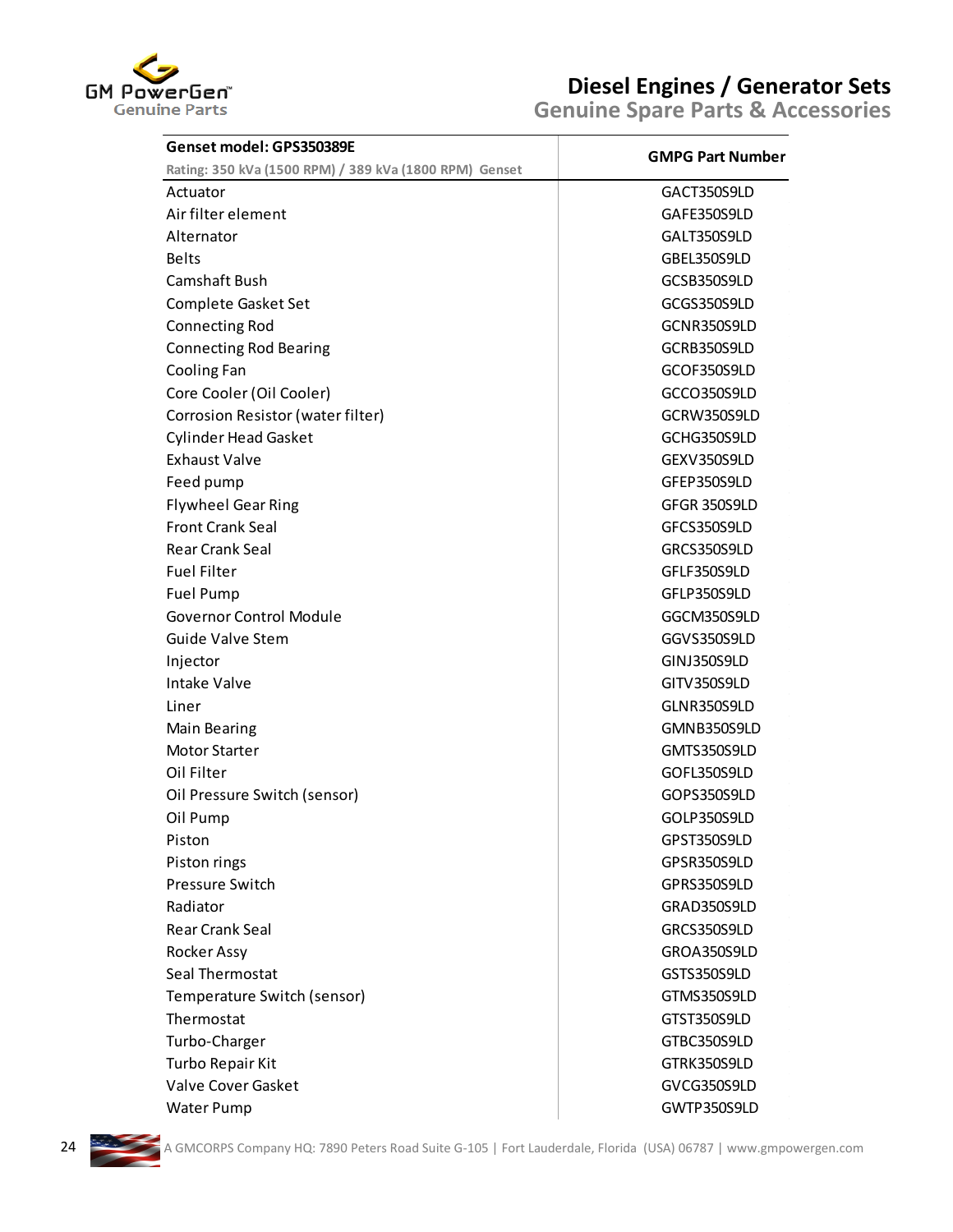

| Genset model: GPS375417E                               | <b>GMPG Part Number</b>    |
|--------------------------------------------------------|----------------------------|
| Rating: 375 kVa (1500 RPM) / 417 kVa (1800 RPM) Genset |                            |
| Actuator                                               | GACT375S9LD                |
| Air filter element                                     | GAFE375S9LD                |
| Alternator                                             | GALT375S9LD                |
| <b>Belts</b>                                           | GBEL375S9LD                |
| Camshaft Bush                                          | GCSB375S9LD                |
| Complete Gasket Set                                    | GCGS375S9LD                |
| <b>Connecting Rod</b>                                  | GCNR375S9LD                |
| <b>Connecting Rod Bearing</b>                          | GCRB375S9LD                |
| Cooling Fan                                            | GCOF375S9LD                |
| Core Cooler (Oil Cooler)                               | GCCO375S9LD                |
| Corrosion Resistor (water filter)                      | GCRW375S9LD                |
| <b>Cylinder Head Gasket</b>                            | GCHG375S9LD                |
| <b>Exhaust Valve</b>                                   | GEXV375S9LD                |
| Feed pump                                              | GFEP375S9LD                |
| <b>Flywheel Gear Ring</b>                              | GFGR 375S9LD               |
| <b>Front Crank Seal</b>                                | GFCS375S9LD                |
| <b>Rear Crank Seal</b>                                 | GRCS375S9LD                |
| <b>Fuel Filter</b>                                     | GFLF375S9LD                |
| Fuel Pump                                              | GFLP375S9LD                |
| <b>Governor Control Module</b>                         | GGCM375S9LD                |
| Guide Valve Stem                                       | GGVS375S9LD                |
| Injector                                               | GINJ375S9LD                |
| Intake Valve                                           | GITV375S9LD                |
| Liner                                                  | GLNR375S9LD                |
| <b>Main Bearing</b>                                    | GMNB375S9LD                |
| <b>Motor Starter</b>                                   | GMTS375S9LD                |
| Oil Filter                                             | GOFL375S9LD                |
| Oil Pressure Switch (sensor)                           | GOPS375S9LD                |
| Oil Pump                                               | GOLP375S9LD                |
| Piston                                                 | GPST375S9LD                |
| Piston rings                                           | GPSR375S9LD                |
| Pressure Switch                                        | GPRS375S9LD                |
| Radiator                                               | GRAD375S9LD                |
| Rear Crank Seal                                        | GRCS375S9LD                |
| Rocker Assy                                            | GROA375S9LD                |
| Seal Thermostat                                        | GSTS375S9LD                |
| Temperature Switch (sensor)                            | GTMS375S9LD                |
| Thermostat                                             | GTST375S9LD                |
| Turbo-Charger                                          | GTBC375S9LD                |
| Turbo Repair Kit                                       | GTRK375S9LD                |
| Valve Cover Gasket<br><b>Water Pump</b>                | GVCG375S9LD<br>GWTP375S9LD |

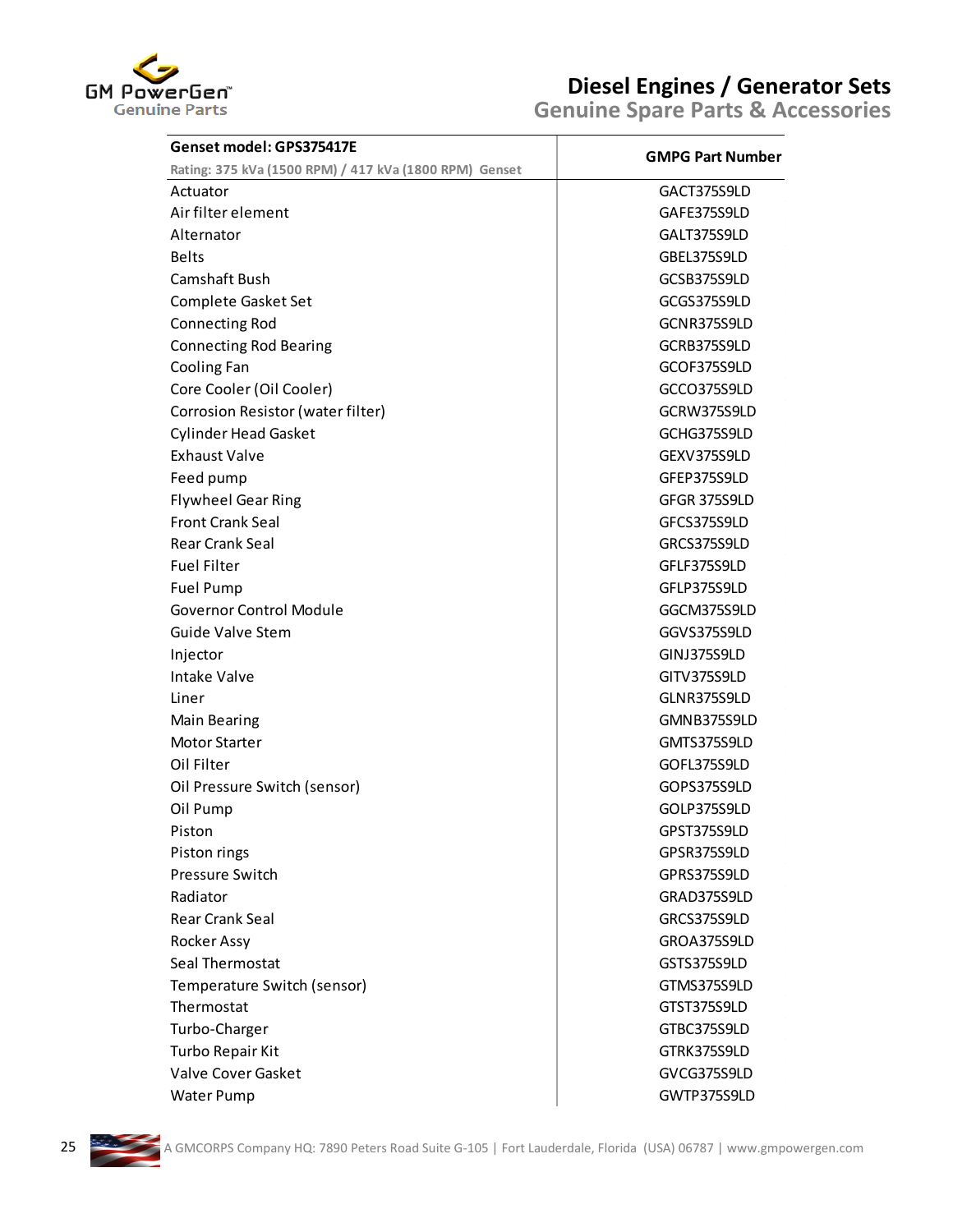

| Genset model: GPS400444E                               | <b>GMPG Part Number</b> |
|--------------------------------------------------------|-------------------------|
| Rating: 400 kVa (1500 RPM) / 444 kVa (1800 RPM) Genset |                         |
| Actuator                                               | GACT4009LDA             |
| Air filter element                                     | GAFE4009LDA             |
| Alternator                                             | GALT4009LDA             |
| <b>Belts</b>                                           | GBEL4009LDA             |
| <b>Camshaft Bush</b>                                   | GCSB4009LDA             |
| Complete Gasket Set                                    | GCGS4009LDA             |
| <b>Connecting Rod</b>                                  | GCNR4009LDA             |
| <b>Connecting Rod Bearing</b>                          | GCRB4009LDA             |
| Cooling Fan                                            | GCOF4009LDA             |
| Core Cooler (Oil Cooler)                               | GCCO4009LDA             |
| Corrosion Resistor (water filter)                      | GCRW4009LDA             |
| <b>Cylinder Head Gasket</b>                            | GCHG4009LDA             |
| <b>Exhaust Valve</b>                                   | GEXV4009LDA             |
| Feed pump                                              | GFEP4009LDA             |
| <b>Flywheel Gear Ring</b>                              | GFGR 4009LDA            |
| <b>Front Crank Seal</b>                                | GFCS4009LDA             |
| <b>Rear Crank Seal</b>                                 | GRCS4009LDA             |
| <b>Fuel Filter</b>                                     | GFLF4009LDA             |
| <b>Fuel Pump</b>                                       | GFLP4009LDA             |
| <b>Governor Control Module</b>                         | GGCM4009LDA             |
| <b>Guide Valve Stem</b>                                | GGVS4009LDA             |
| Injector                                               | GINJ4009LDA             |
| <b>Intake Valve</b>                                    | GITV4009LDA             |
| Liner                                                  | GLNR4009LDA             |
| <b>Main Bearing</b>                                    | GMNB4009LDA             |
| Motor Starter                                          | GMTS4009LDA             |
| Oil Filter                                             | GOFL4009LDA             |
| Oil Pressure Switch (sensor)                           | GOPS4009LDA             |
| Oil Pump                                               | GOLP4009LDA             |
| Piston                                                 | GPST4009LDA             |
| Piston rings                                           | GPSR4009LDA             |
| Pressure Switch                                        | GPRS4009LDA             |
| Radiator                                               | GRAD4009LDA             |
| <b>Rear Crank Seal</b>                                 | GRCS4009LDA             |
| Rocker Assy                                            | GROA4009LDA             |
| Seal Thermostat                                        | GSTS4009LDA             |
| Temperature Switch (sensor)                            | GTMS4009LDA             |
| Thermostat                                             | GTST4009LDA             |
| Turbo-Charger                                          | GTBC4009LDA             |
| Turbo Repair Kit                                       | GTRK4009LDA             |
| Valve Cover Gasket                                     | GVCG4009LDA             |

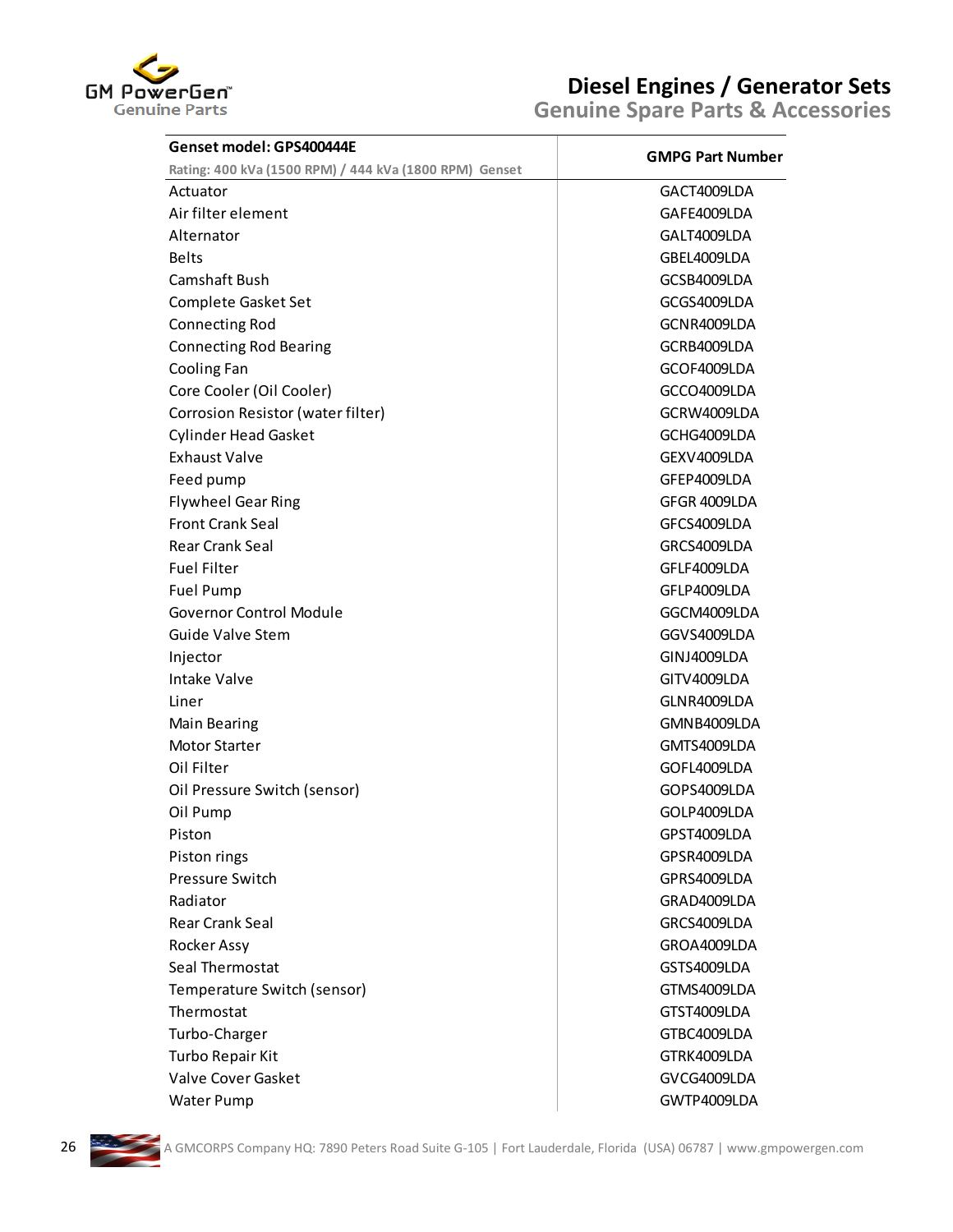

| Rating: 438 kVa (1500 RPM) / 486 kVa (1800 RPM) Genset<br>Actuator<br>Air filter element<br>Alternator<br><b>Belts</b><br>Camshaft Bush<br>Complete Gasket Set<br><b>Connecting Rod</b><br><b>Connecting Rod Bearing</b><br>Cooling Fan<br>Core Cooler (Oil Cooler)<br>Corrosion Resistor (water filter)<br><b>Cylinder Head Gasket</b><br><b>Exhaust Valve</b><br>Feed pump<br><b>Flywheel Gear Ring</b><br><b>Front Crank Seal</b><br><b>Rear Crank Seal</b><br><b>Fuel Filter</b><br><b>Fuel Pump</b><br><b>Governor Control Module</b><br>Guide Valve Stem<br>Injector<br><b>Intake Valve</b><br>Liner<br><b>Main Bearing</b> | <b>GMPG Part Number</b><br>GACT4389LDA<br>GAFE4389LDA<br>GALT4389LDA<br>GBEL4389LDA<br>GCSB4389LDA<br>GCGS4389LDA<br>GCNR4389LDA<br>GCRB4389LDA<br>GCOF4389LDA<br>GCCO4389LDA<br>GCRW4389LDA<br>GCHG4389LDA<br>GEXV4389LDA<br>GFEP4389LDA<br>GFGR 4389LDA<br>GFCS4389LDA<br>GRCS4389LDA<br>GFLF4389LDA<br>GFLP4389LDA<br>GGCM4389LDA<br>GGVS4389LDA<br>GINJ4389LDA |
|-----------------------------------------------------------------------------------------------------------------------------------------------------------------------------------------------------------------------------------------------------------------------------------------------------------------------------------------------------------------------------------------------------------------------------------------------------------------------------------------------------------------------------------------------------------------------------------------------------------------------------------|--------------------------------------------------------------------------------------------------------------------------------------------------------------------------------------------------------------------------------------------------------------------------------------------------------------------------------------------------------------------|
|                                                                                                                                                                                                                                                                                                                                                                                                                                                                                                                                                                                                                                   |                                                                                                                                                                                                                                                                                                                                                                    |
|                                                                                                                                                                                                                                                                                                                                                                                                                                                                                                                                                                                                                                   |                                                                                                                                                                                                                                                                                                                                                                    |
|                                                                                                                                                                                                                                                                                                                                                                                                                                                                                                                                                                                                                                   |                                                                                                                                                                                                                                                                                                                                                                    |
|                                                                                                                                                                                                                                                                                                                                                                                                                                                                                                                                                                                                                                   |                                                                                                                                                                                                                                                                                                                                                                    |
|                                                                                                                                                                                                                                                                                                                                                                                                                                                                                                                                                                                                                                   |                                                                                                                                                                                                                                                                                                                                                                    |
|                                                                                                                                                                                                                                                                                                                                                                                                                                                                                                                                                                                                                                   |                                                                                                                                                                                                                                                                                                                                                                    |
|                                                                                                                                                                                                                                                                                                                                                                                                                                                                                                                                                                                                                                   |                                                                                                                                                                                                                                                                                                                                                                    |
|                                                                                                                                                                                                                                                                                                                                                                                                                                                                                                                                                                                                                                   |                                                                                                                                                                                                                                                                                                                                                                    |
|                                                                                                                                                                                                                                                                                                                                                                                                                                                                                                                                                                                                                                   |                                                                                                                                                                                                                                                                                                                                                                    |
|                                                                                                                                                                                                                                                                                                                                                                                                                                                                                                                                                                                                                                   |                                                                                                                                                                                                                                                                                                                                                                    |
|                                                                                                                                                                                                                                                                                                                                                                                                                                                                                                                                                                                                                                   |                                                                                                                                                                                                                                                                                                                                                                    |
|                                                                                                                                                                                                                                                                                                                                                                                                                                                                                                                                                                                                                                   |                                                                                                                                                                                                                                                                                                                                                                    |
|                                                                                                                                                                                                                                                                                                                                                                                                                                                                                                                                                                                                                                   |                                                                                                                                                                                                                                                                                                                                                                    |
|                                                                                                                                                                                                                                                                                                                                                                                                                                                                                                                                                                                                                                   |                                                                                                                                                                                                                                                                                                                                                                    |
|                                                                                                                                                                                                                                                                                                                                                                                                                                                                                                                                                                                                                                   |                                                                                                                                                                                                                                                                                                                                                                    |
|                                                                                                                                                                                                                                                                                                                                                                                                                                                                                                                                                                                                                                   |                                                                                                                                                                                                                                                                                                                                                                    |
|                                                                                                                                                                                                                                                                                                                                                                                                                                                                                                                                                                                                                                   |                                                                                                                                                                                                                                                                                                                                                                    |
|                                                                                                                                                                                                                                                                                                                                                                                                                                                                                                                                                                                                                                   |                                                                                                                                                                                                                                                                                                                                                                    |
|                                                                                                                                                                                                                                                                                                                                                                                                                                                                                                                                                                                                                                   |                                                                                                                                                                                                                                                                                                                                                                    |
|                                                                                                                                                                                                                                                                                                                                                                                                                                                                                                                                                                                                                                   |                                                                                                                                                                                                                                                                                                                                                                    |
|                                                                                                                                                                                                                                                                                                                                                                                                                                                                                                                                                                                                                                   |                                                                                                                                                                                                                                                                                                                                                                    |
|                                                                                                                                                                                                                                                                                                                                                                                                                                                                                                                                                                                                                                   |                                                                                                                                                                                                                                                                                                                                                                    |
|                                                                                                                                                                                                                                                                                                                                                                                                                                                                                                                                                                                                                                   |                                                                                                                                                                                                                                                                                                                                                                    |
|                                                                                                                                                                                                                                                                                                                                                                                                                                                                                                                                                                                                                                   | GITV4389LDA                                                                                                                                                                                                                                                                                                                                                        |
|                                                                                                                                                                                                                                                                                                                                                                                                                                                                                                                                                                                                                                   | GLNR4389LDA                                                                                                                                                                                                                                                                                                                                                        |
|                                                                                                                                                                                                                                                                                                                                                                                                                                                                                                                                                                                                                                   | GMNB4389LDA                                                                                                                                                                                                                                                                                                                                                        |
| <b>Motor Starter</b>                                                                                                                                                                                                                                                                                                                                                                                                                                                                                                                                                                                                              | GMTS4389LDA                                                                                                                                                                                                                                                                                                                                                        |
| Oil Filter                                                                                                                                                                                                                                                                                                                                                                                                                                                                                                                                                                                                                        | GOFL4389LDA                                                                                                                                                                                                                                                                                                                                                        |
| Oil Pressure Switch (sensor)                                                                                                                                                                                                                                                                                                                                                                                                                                                                                                                                                                                                      | GOPS4389LDA                                                                                                                                                                                                                                                                                                                                                        |
| Oil Pump                                                                                                                                                                                                                                                                                                                                                                                                                                                                                                                                                                                                                          | GOLP4389LDA                                                                                                                                                                                                                                                                                                                                                        |
| Piston                                                                                                                                                                                                                                                                                                                                                                                                                                                                                                                                                                                                                            | GPST4389LDA                                                                                                                                                                                                                                                                                                                                                        |
| Piston rings                                                                                                                                                                                                                                                                                                                                                                                                                                                                                                                                                                                                                      | GPSR4389LDA                                                                                                                                                                                                                                                                                                                                                        |
| Pressure Switch                                                                                                                                                                                                                                                                                                                                                                                                                                                                                                                                                                                                                   | GPRS4389LDA                                                                                                                                                                                                                                                                                                                                                        |
| Radiator                                                                                                                                                                                                                                                                                                                                                                                                                                                                                                                                                                                                                          | GRAD4389LDA                                                                                                                                                                                                                                                                                                                                                        |
| Rear Crank Seal                                                                                                                                                                                                                                                                                                                                                                                                                                                                                                                                                                                                                   | GRCS4389LDA                                                                                                                                                                                                                                                                                                                                                        |
| Rocker Assy                                                                                                                                                                                                                                                                                                                                                                                                                                                                                                                                                                                                                       | GROA4389LDA                                                                                                                                                                                                                                                                                                                                                        |
| Seal Thermostat                                                                                                                                                                                                                                                                                                                                                                                                                                                                                                                                                                                                                   | GSTS4389LDA                                                                                                                                                                                                                                                                                                                                                        |
| Temperature Switch (sensor)                                                                                                                                                                                                                                                                                                                                                                                                                                                                                                                                                                                                       | GTMS4389LDA                                                                                                                                                                                                                                                                                                                                                        |
| Thermostat                                                                                                                                                                                                                                                                                                                                                                                                                                                                                                                                                                                                                        | GTST4389LDA                                                                                                                                                                                                                                                                                                                                                        |
| Turbo-Charger                                                                                                                                                                                                                                                                                                                                                                                                                                                                                                                                                                                                                     | GTBC4389LDA                                                                                                                                                                                                                                                                                                                                                        |
| Turbo Repair Kit                                                                                                                                                                                                                                                                                                                                                                                                                                                                                                                                                                                                                  | GTRK4389LDA                                                                                                                                                                                                                                                                                                                                                        |
| Valve Cover Gasket                                                                                                                                                                                                                                                                                                                                                                                                                                                                                                                                                                                                                | GVCG4389LDA                                                                                                                                                                                                                                                                                                                                                        |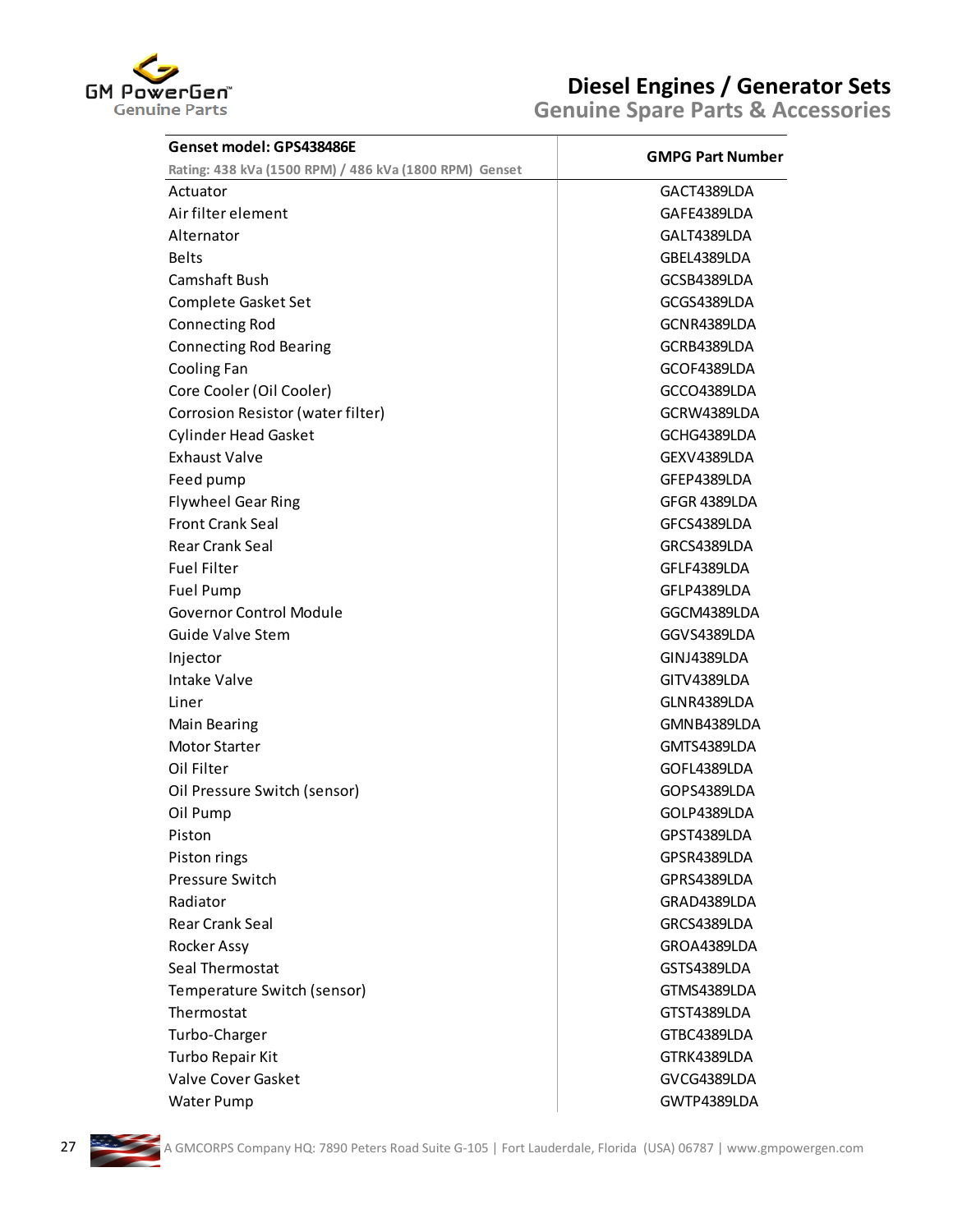

| Genset model: GPS450500E                               | <b>GMPG Part Number</b> |
|--------------------------------------------------------|-------------------------|
| Rating: 450 kVa (1500 RPM) / 500 kVa (1800 RPM) Genset |                         |
| Actuator                                               | GACT4509LFD             |
| Air filter element                                     | GAFE4509LFD             |
| Alternator                                             | GALT4509LFD             |
| <b>Belts</b>                                           | GBEL4509LFD             |
| Camshaft Bush                                          | GCSB4509LFD             |
| Complete Gasket Set                                    | GCGS4509LFD             |
| <b>Connecting Rod</b>                                  | GCNR4509LFD             |
| <b>Connecting Rod Bearing</b>                          | GCRB4509LFD             |
| Cooling Fan                                            | GCOF4509LFD             |
| Core Cooler (Oil Cooler)                               | GCCO4509LFD             |
| Corrosion Resistor (water filter)                      | GCRW4509LFD             |
| <b>Cylinder Head Gasket</b>                            | GCHG4509LFD             |
| <b>Exhaust Valve</b>                                   | GEXV4509LFD             |
| Feed pump                                              | GFEP4509LFD             |
| <b>Flywheel Gear Ring</b>                              | GFGR 4509LFD            |
| <b>Front Crank Seal</b>                                | GFCS4509LFD             |
| Rear Crank Seal                                        | GRCS4509LFD             |
| <b>Fuel Filter</b>                                     | GFLF4509LFD             |
| Fuel Pump                                              | GFLP4509LFD             |
| <b>Governor Control Module</b>                         | GGCM4509LFD             |
| <b>Guide Valve Stem</b>                                | GGVS4509LFD             |
| Injector                                               | GINJ4509LFD             |
| <b>Intake Valve</b>                                    | GITV4509LFD             |
| Liner                                                  | GLNR4509LFD             |
| <b>Main Bearing</b>                                    | GMNB4509LFD             |
| <b>Motor Starter</b>                                   | GMTS4509LFD             |
| Oil Filter                                             | GOFL4509LFD             |
| Oil Pressure Switch (sensor)                           | GOPS4509LFD             |
| Oil Pump                                               | GOLP4509LFD             |
| Piston                                                 | GPST4509LFD             |
| Piston rings                                           | GPSR4509LFD             |
| Pressure Switch                                        | GPRS4509LFD             |
| Radiator                                               | GRAD4509LFD             |
| Rear Crank Seal                                        | GRCS4509LFD             |
| Rocker Assy                                            | GROA4509LFD             |
| Seal Thermostat                                        | GSTS4509LFD             |
| Temperature Switch (sensor)                            | GTMS4509LFD             |
| Thermostat                                             | GTST4509LFD             |
| Turbo-Charger                                          | GTBC4509LFD             |
| Turbo Repair Kit                                       | GTRK4509LFD             |
| Valve Cover Gasket                                     | GVCG4509LFD             |
| <b>Water Pump</b>                                      | GWTP4509LFD             |

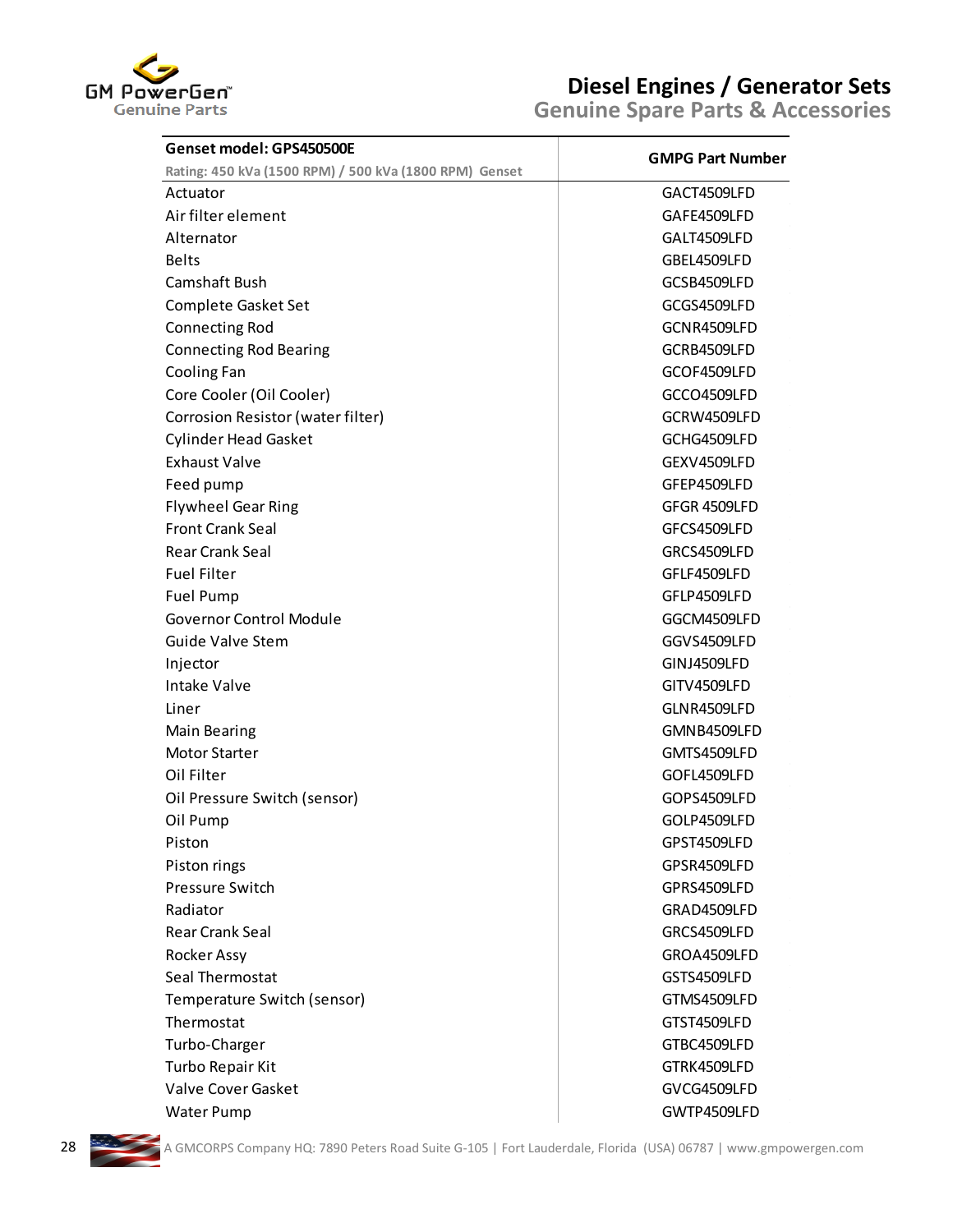

| Genset model: GPS500556E                               |                         |
|--------------------------------------------------------|-------------------------|
| Rating: 500 kVa (1500 RPM) / 556 kVa (1800 RPM) Genset | <b>GMPG Part Number</b> |
| Actuator                                               | GACT5009LFD             |
| Air filter element                                     | GAFE5009LFD             |
| Alternator                                             | GALT5009LFD             |
| Belts                                                  | GBEL5009LFD             |
| Camshaft Bush                                          | GCSB5009LFD             |
| Complete Gasket Set                                    | GCGS5009LFD             |
| <b>Connecting Rod</b>                                  | GCNR5009LFD             |
| <b>Connecting Rod Bearing</b>                          | GCRB5009LFD             |
| Cooling Fan                                            | GCOF5009LFD             |
| Core Cooler (Oil Cooler)                               | GCCO5009LFD             |
| Corrosion Resistor (water filter)                      | GCRW5009LFD             |
| <b>Cylinder Head Gasket</b>                            | GCHG5009LFD             |
| <b>Exhaust Valve</b>                                   | GEXV5009LFD             |
| Feed pump                                              | GFEP5009LFD             |
| <b>Flywheel Gear Ring</b>                              | GFGR 5009LFD            |
| <b>Front Crank Seal</b>                                | GFCS5009LFD             |
| <b>Rear Crank Seal</b>                                 | GRCS5009LFD             |
| <b>Fuel Filter</b>                                     | GFLF5009LFD             |
| <b>Fuel Pump</b>                                       | GFLP5009LFD             |
| <b>Governor Control Module</b>                         | GGCM5009LFD             |
| Guide Valve Stem                                       | GGVS5009LFD             |
| Injector                                               | GINJ5009LFD             |
| <b>Intake Valve</b>                                    | GITV5009LFD             |
| Liner                                                  | GLNR5009LFD             |
| <b>Main Bearing</b>                                    | GMNB5009LFD             |
| <b>Motor Starter</b>                                   | GMTS5009LFD             |
| Oil Filter                                             | GOFL5009LFD             |
| Oil Pressure Switch (sensor)                           | GOPS5009LFD             |
| Oil Pump                                               | GOLP5009LFD             |
| Piston                                                 | GPST5009LFD             |
| Piston rings                                           | GPSR5009LFD             |
| Pressure Switch                                        | GPRS5009LFD             |
| Radiator                                               | GRAD5009LFD             |
| <b>Rear Crank Seal</b>                                 | GRCS5009LFD             |
| Rocker Assy                                            | GROA5009LFD             |
| Seal Thermostat                                        | GSTS5009LFD             |
| Temperature Switch (sensor)                            | GTMS5009LFD             |
| Thermostat                                             | GTST5009LFD             |
| Turbo-Charger                                          | GTBC5009LFD             |
| Turbo Repair Kit                                       | GTRK5009LFD             |
| Valve Cover Gasket                                     | GVCG5009LFD             |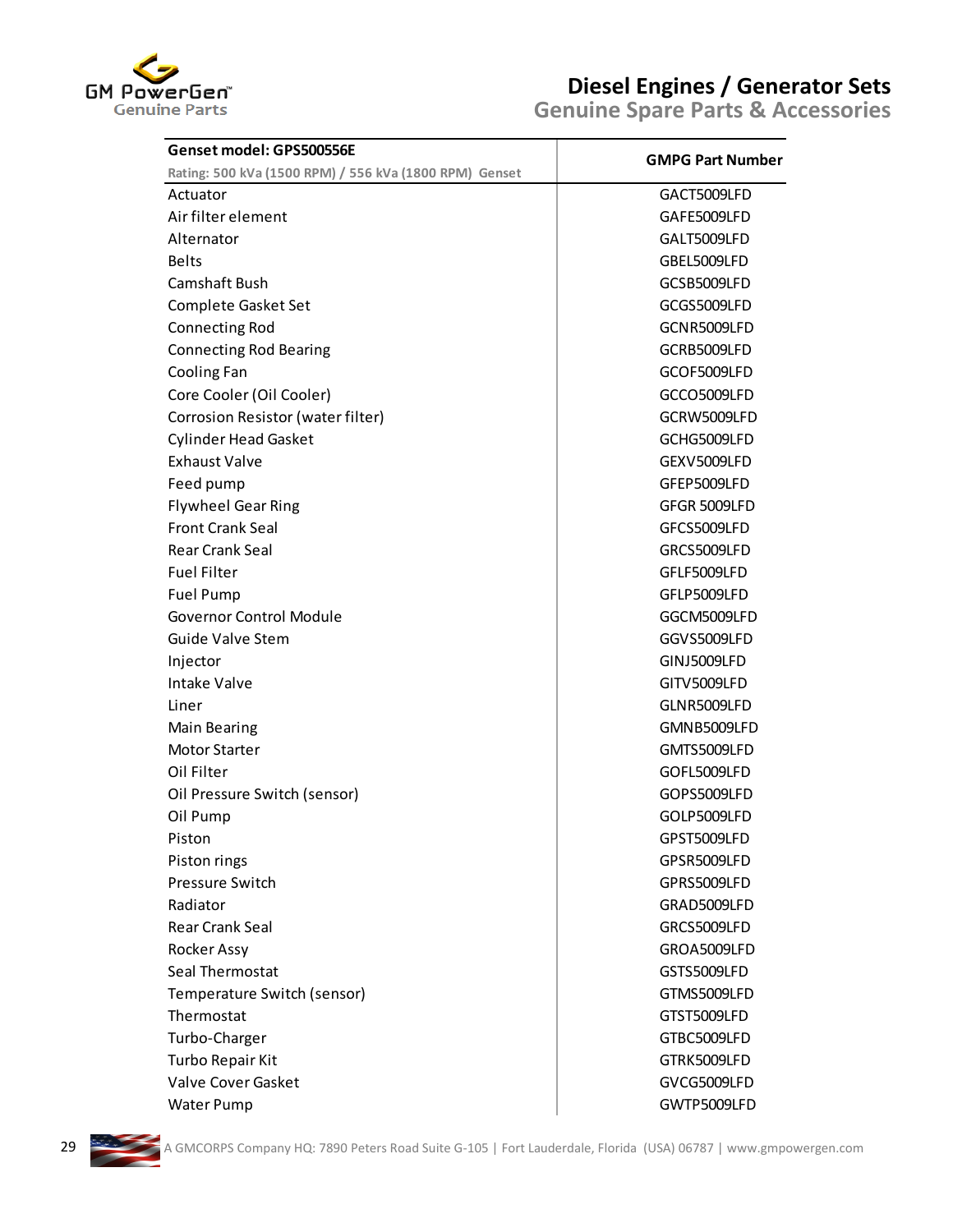

| Genset model: GPS525583E                                           | <b>GMPG Part Number</b> |
|--------------------------------------------------------------------|-------------------------|
| Rating: 525 kVa (1500 RPM) / 583 kVa (1800 RPM) Genset<br>Actuator | GACT5259LFD             |
| Air filter element                                                 |                         |
|                                                                    | GAFE5259LFD             |
| Alternator                                                         | GALT5259LFD             |
| <b>Belts</b>                                                       | GBEL5259LFD             |
| Camshaft Bush                                                      | GCSB5259LFD             |
| Complete Gasket Set                                                | GCGS5259LFD             |
| <b>Connecting Rod</b>                                              | GCNR5259LFD             |
| <b>Connecting Rod Bearing</b>                                      | GCRB5259LFD             |
| Cooling Fan                                                        | GCOF5259LFD             |
| Core Cooler (Oil Cooler)                                           | GCCO5259LFD             |
| Corrosion Resistor (water filter)                                  | GCRW5259LFD             |
| <b>Cylinder Head Gasket</b>                                        | GCHG5259LFD             |
| <b>Exhaust Valve</b>                                               | GEXV5259LFD             |
| Feed pump                                                          | GFEP5259LFD             |
| <b>Flywheel Gear Ring</b>                                          | GFGR 5259LFD            |
| <b>Front Crank Seal</b>                                            | GFCS5259LFD             |
| <b>Rear Crank Seal</b>                                             | GRCS5259LFD             |
| <b>Fuel Filter</b>                                                 | GFLF5259LFD             |
| <b>Fuel Pump</b>                                                   | GFLP5259LFD             |
| <b>Governor Control Module</b>                                     | GGCM5259LFD             |
| <b>Guide Valve Stem</b>                                            | GGVS5259LFD             |
| Injector                                                           | GINJ5259LFD             |
| Intake Valve                                                       | GITV5259LFD             |
| Liner                                                              | GLNR5259LFD             |
| Main Bearing                                                       | GMNB5259LFD             |
| <b>Motor Starter</b>                                               | GMTS5259LFD             |
| Oil Filter                                                         | GOFL5259LFD             |
| Oil Pressure Switch (sensor)                                       | GOPS5259LFD             |
| Oil Pump                                                           | GOLP5259LFD             |
| Piston                                                             | GPST5259LFD             |
|                                                                    | GPSR5259LFD             |
| Piston rings<br>Pressure Switch                                    | GPRS5259LFD             |
|                                                                    |                         |
| Radiator                                                           | GRAD5259LFD             |
| <b>Rear Crank Seal</b>                                             | GRCS5259LFD             |
| Rocker Assy                                                        | GROA5259LFD             |
| Seal Thermostat                                                    | GSTS5259LFD             |
| Temperature Switch (sensor)                                        | GTMS5259LFD             |
| Thermostat                                                         | GTST5259LFD             |
| Turbo-Charger                                                      | GTBC5259LFD             |
| Turbo Repair Kit                                                   | GTRK5259LFD             |
| Valve Cover Gasket                                                 | GVCG5259LFD             |